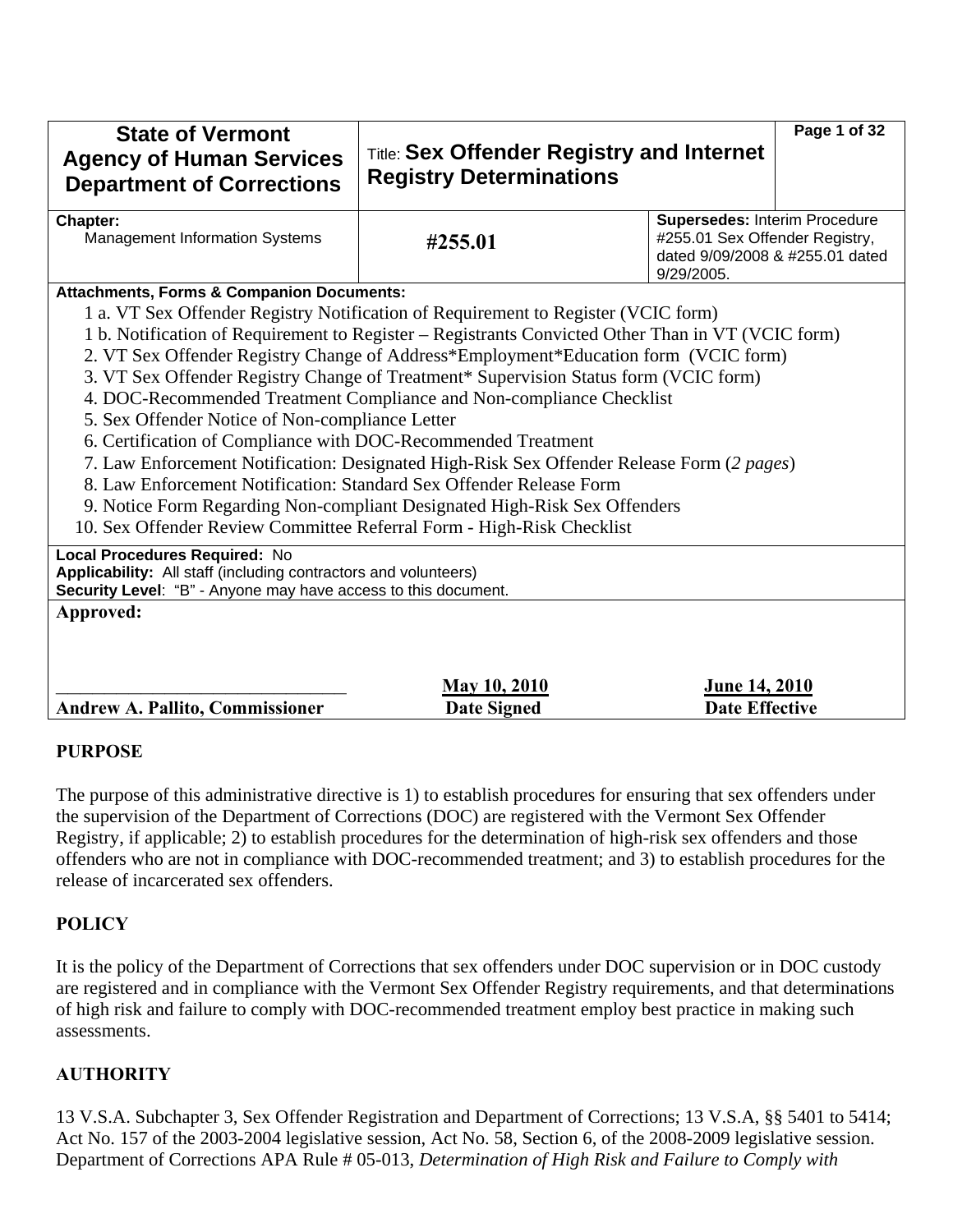*Treatment for Purposes of Sex Offender Internet Registry, 2005*. Department of Public Safety APA Rule # 04- 41, *Vermont Sex Offender Registry, 2004.* 

## **REFERENCE**

American Correctional Association Standards for Adult Correctional Institutions, 4<sup>th</sup> Edition, #4-4102. Department Administrative Directives *#371.05 Offender Responsibility Plan, #418.01 Out of State Movement,* and *#502.01 Victim Notification – Automated and Non-automated.* 

# **DEFINITIONS**

Department of Public Safety (DPS): A State of Vermont Department that houses the Vermont Crime Information Center which is responsible for overseeing the Sex Offender Registry.

Employed: Carries on a vocation. Includes employment that is full-time or part-time for a period of time exceeding 14 days, or for an aggregate period of time exceeding 30 days during a calendar year, whether financially compensated, volunteered, or for the purpose of governmental or educational benefit.

High Risk: Statutorily defined as a high degree of dangerousness that a sex offender poses to others. Dangerousness includes the probability of a sexual reoffense. 13 VSA § 5401(16)

High-risk Designation: When a sex offender has been found by the Sex Offender Review Committee to meet the criteria of high-risk for purposes of Internet registration.

"Max-out": When an inmate completes their maximum sentence while incarcerated and is released without any supervision by the Department of Corrections.

Non-compliance with Treatment: Refusing treatment recommended by the DOC, or failing to remain in and/or complete a treatment program recommended by the DOC.

Non-compliant High Risk Sex Offender: A sex offender defined in 13 VSA § 5411d who:

- 1. Is incarcerated on or after July 1, 2007 for lewd and lascivious conduct with a child as defined in 13 VSA, § 2602, sexual assault as defined in 13 VSA § 3252, aggravated sexual assault as defined in 13 VSA § 3253, or any attempt to commit a crime listed herein or a comparable offense in another jurisdiction of the United States;
- 2. Is not subject to indeterminate life sentences under 13 VSA § 3271;
- 3. Is designated as a high-risk sex offender pursuant to 13 VSA § 5411b; **and**
- 4. Is non-compliant with DOC-recommended treatment as defined by Department of Corrections administrative directive.

Release (as defined in 13 VSA § 5401(8): Release from confinement or custody or placement into the community for any reason including release on bail pending appeal, probation, parole, furlough, work release, early release, alternative sanctions, house arrest, daily interrupt, community placement, or completion of sentence. It shall also mean probation or parole supervision of an out-of-state sex offender under an interstate agreement or compact.

Risk Assessment: A variety of criminogenic-specific assessment tools used by the Department of Corrections in order to identify evidence-based, objective, reliable, and valid predictions of offender risk to re-offend, while providing a reliable means of measuring offender change over time, through reassessment. The tools identified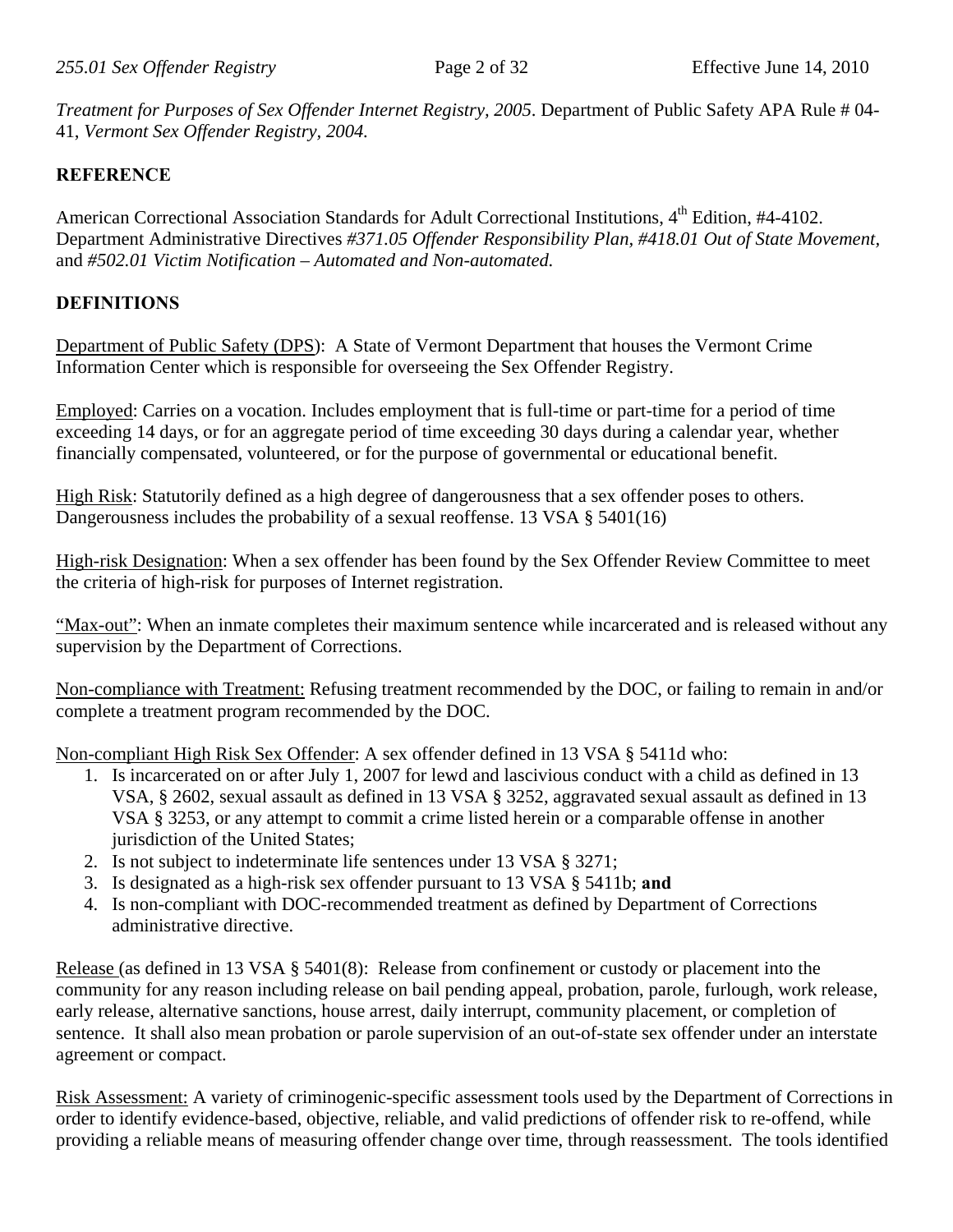are not exclusive or all inclusive, and may change based on results of research and more effective methods becoming available.

Sex Offender: A sex offender as defined in Vermont statute, reflected in 13 VSA subchapter 3, § 5401 (10), and as defined in federal law.

A. A person who is convicted of any of the following Vermont offenses:

- i Sexual assault as defined in 13 VSA § 3252;
- ii Aggravated sexual assault as defined in 13 VSA § 3253;
- iii Lewd and lascivious conduct as defined in 13 VSA § 2601;
- iv Sexual abuse of a vulnerable adult as defined in § 1379 of 13 VSA;
- v Second or subsequent conviction for voyeurism as defined in 13 VSA § 2605(b) or (c);
- vi Kidnapping with intent to commit sexual assault as defined in 13 VSA  $\S$  2405(a)(1)(D);
- vii Aggravated sexual assault of a child in violation of 13 VSA § 3253a.
- viii An attempt to commit any offense listed in this section A.

B. A person who is convicted of any of the following offenses against a victim who is a minor, except that, for purposes of this section, conduct which is criminal only because of the age of the victim shall not be considered an offense for purposes of the Registry if the perpetrator is under the age of 18 and the victim is at least 12 years old:

- i. Any offense listed in section A;
- ii. Kidnapping as defined in 13 VSA  $\S$  2405(a)(1)(D);
- iii. Lewd and lascivious conduct with a child as defined in 13 VSA § 2602;
- iv. Slave traffic as defined in 13 VSA § 2635;
- v. Sexual exploitation of children as defined in 13 VSA §§ 2822-2828;
- vi. Procurement or solicitation as defined in 13 VSA  $\S$  2632(a)(6);
- vii. Aggregated sexual assault of a child as defined in 13 VSA § 3253(a);
- viii. Sex trafficking of children or sex trafficking by force, fraud, or coercion as defined in 13 VSA § 2635a;
- ix. Sexual exploitation of a minor as defined in 13 VSA § 3258(b); or
- x. An attempt to commit any offense listed in this section B.

C. A person who has a federal conviction in federal court for any of the following offenses:

- i. Sex trafficking of children as defined in 18 U.S.C. § 1591;
- ii. Aggravated sexual abuse as defined in 18 U.S.C. § 2241;
- iii. Sexual abuse as defined in 18 U.S.C. § 2242;
- iv. Sexual abuse of a minor or ward as defined in 18 U.S.C. § 2243;
- v. Abusive sexual contact as defined in 18 U.S.C. § 2244;
- vi. Offenses resulting in death as defined in 18 U.S.C. § 2245;
- vii. Sexual exploitation of children as defined in 18 U.S.C. § 2251;
- viii. Selling or buying of children as defined in 18 U.S.C. § 2251A;
- ix. Material involving the sexual exploitation of minors as defined in 18 U.S.C. § 2252;
- x. Material containing child pornography as defined in 18 U.S.C. § 2252A;
- xi. Production of sexually explicit depictions of a minor for import into the United States as defined in 18 U.S.C. § 2260;
- xii. Transportation of a minor for illegal sexual activity as defined in 18 U.S.C. § 2421;
- xiii. Coercion and enticement of a minor for illegal sexual activity as defined in 18 U.S.C. § 2422;
- xiv. Transportation of minors for illegal sexual activity, travel with the intent to engage in illicit sexual conduct with a minor, and engaging in illicit sexual conduct in foreign places as defined in 18 U.S.C. § 2423;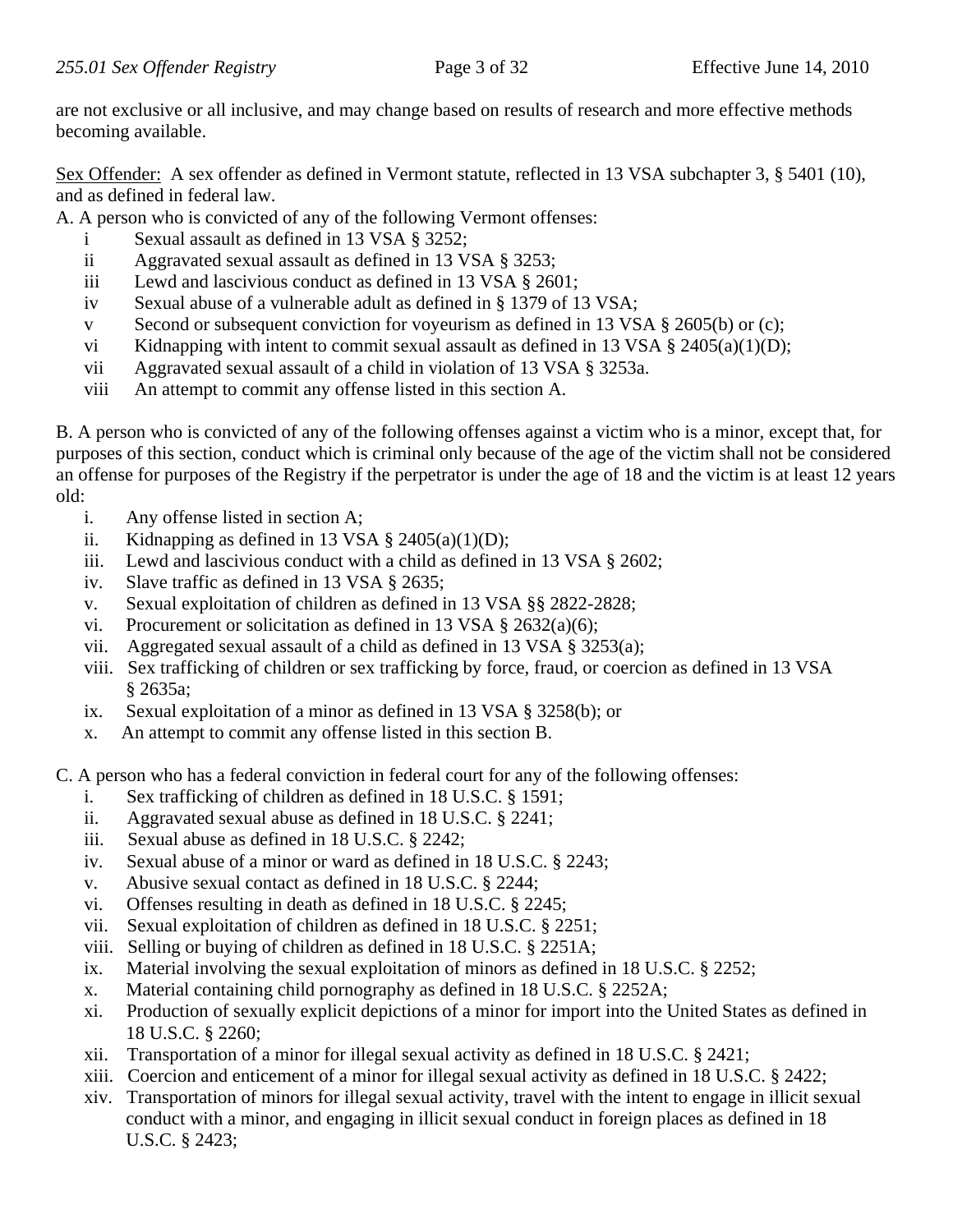- xv. Transmitting information about a minor to further criminal sexual conduct as defined in 18 U.S.C. § 2425.
- xvi. An attempt to commit any offense listed in this section C.

D. A person who takes up residence within this state, other than within a correctional facility, and who has been convicted in any jurisdiction within the United States, including a state territory, commonwealth, the District of Columbia or military, federal or tribal court, for a sex crime the elements of which would constitute a crime under 13 VSA § 5401(10) if committed in this state.

E. A person 18 years of age or older who resides in this state other than in a correctional facility, and who is currently required to register, or prior to taking up residence within this state was required to register as a sex offender in any jurisdiction of the United States, including a state, territory, commonwealth, the District of Columbia, or military, federal or tribal court; except that, for purpose of this section, conduct which is criminal only because of the age of the victim shall not be considered an offense for the purpose of the Registry if the perpetrator is under the age of 18 and the victim is at least 12 years old.

F. A non-resident sex offender who crosses into Vermont and who carries on a vocation (is employed) or is a student.

Sex Offender Review Committee (referred to hereafter as *Committee*): A committee of five (5) people appointed by the Commissioner to determine if referred cases meet the designation of high-risk established in statute for purposes of Internet registration.

Student: A person who is enrolled on a full-time or a part-time basis in any public or private educational institution in Vermont, including any secondary school, trade or professional institution, or institutions of higher learning.

Vermont Crime Information Center (VCIC): Part of the Department of Public Safety (DPS); it is a State repository for all criminal histories, including identifying information.

Vermont Sex Offender Internet Registry: A list containing names of sex offenders posted to the Internet for public use, established by statute at the Vermont Criminal Information Center (VCIC.)

Vermont Sex Offender Registry: A registry established by statute in 1996 at the Department of Public Safety (DPS) Vermont Criminal Information Center in compliance with federal law. It contains information on all sex offenders residing or employed in Vermont, or attending a post-secondary educational institution in Vermont.

Vermont Treatment Program for Sexual Abusers (VTPSA): A Vermont correctional facility and communitybased DOC treatment program for offenders convicted of sexually-related offenses.

# **PROCEDURAL GUIDELINES**

There are statutory requirements governing the Vermont Sex Offender Registry and Internet Registry. Because sex offenders, as defined by statute, who are in the custody of, or under supervision by, the Department of Corrections still must comply with Registry requirements whether they are incarcerated or in the community, Department staff have an important relationship with the Department of Public Safety Vermont Criminal Information Center, which oversees the Registry. Staff have a responsibility to inform sex offenders of their Registry requirements, as well as to notify VCIC (and document that notification) of the status of an offender, especially when that status changes. This includes compliance or non-compliance with DOC-recommended treatment.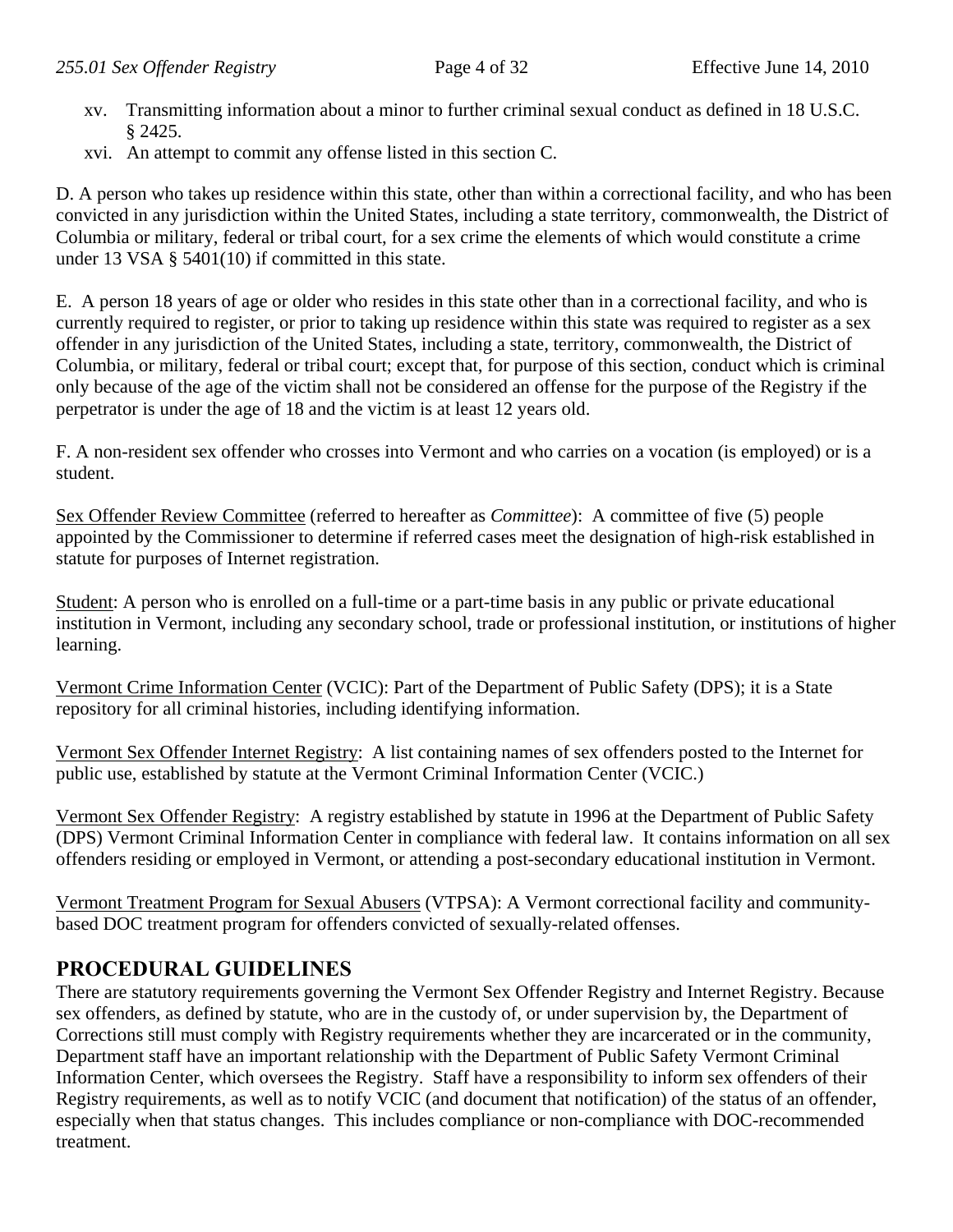## **1. Vermont Sex Offender Registry General Considerations**

- a. The law requires all sex offenders convicted in the State of Vermont after July 1, 1996, as well as those convicted in any state before July 1, 1996 who were supervised in the community by the Commissioner of Corrections as of July 1, 1996, to register with the Sex Offender Registry established at the Department of Public Safety's (DPS) Vermont Criminal Information Center (VCIC.)
- b. i. The reporting requirement remains in effect for ten (10) years after the sex offender has "maxed" from prison, or they are discharged from probation, or their parole has expired, whichever is later.

ii. 13 VSA § 5407(f): The individual shall register as a sex offender and shall continue to comply with the above for life except if incarcerated, if that person:

- a) Has at least one (1) prior conviction for an offense described in 13 VSA § 5401(10);
- b) Has been convicted of sexual assault or aggravated sexual assault (13 VSA §§ 3252  $\&$  3253);
- c) Has been determined to be a sexually violent predator (13 VSA § 5405); or
- d) Has been designated as a non-compliant high-risk sex offender (13 VSA § 5411d).
- c. Determination of non-compliance with treatment will only apply to offenders who did not comply with DOC-recommended treatment **after March 1, 2005**.
- d. i. Persons who are classified by the court as Sexually Violent Predators (13 VSA § 5405) are required to report every 90 days (13 VSA § 5407(2) to the Sex Offender Registry and within 24 hours of a change of address.

ii. Persons who are designated as Non-compliant High-Risk are required to report in person every 30 days (13 VSA § 5411d(b) to DPS or the local law enforcement agency and prior to a change of address. iii. Requirements for other offenders are detailed in *Vermont Sex Offender Registry Notification of Requirement to Register Form, Attachment 1.* 

- e. After ten (10) years have elapsed from the completion of the sentence, a person required to register as a sex offender for life, pursuant to § 5407 of Title 13, may petition the District Court for a termination of notification. A registrant may petition the court to be removed from the Registry once every 60 months thereafter.
- f. A high-risk sex offender may petition the Sex Offender Review Committee to remove their designation, and if the sex offender's petition is denied, they may appeal to the Superior Court 13 VSA § 5411b.
- g. A high-risk sex offender who has been determined to be non-compliant by the Department may petition the District Court (13 VSA § 5411d(f) once every five (5) years from the date of the designation after successfully completing treatment, in order to be relieved of the heightened Registry requirements outlined in 13 VSA § 5411(d).

## **2. General Responsibilities of Probation and Parole Officer (PO)/Facility Caseworker**

The PO/Caseworker will:

- a. Determine at Intake/Initial Interview whether the offender/inmate who is required to register on the VT Sex Offender Registry is in fact registered, by doing the following:
	- i. Conduct a record check on the offender, read it when received, and determine if they have a current or prior sex offense that requires them to register;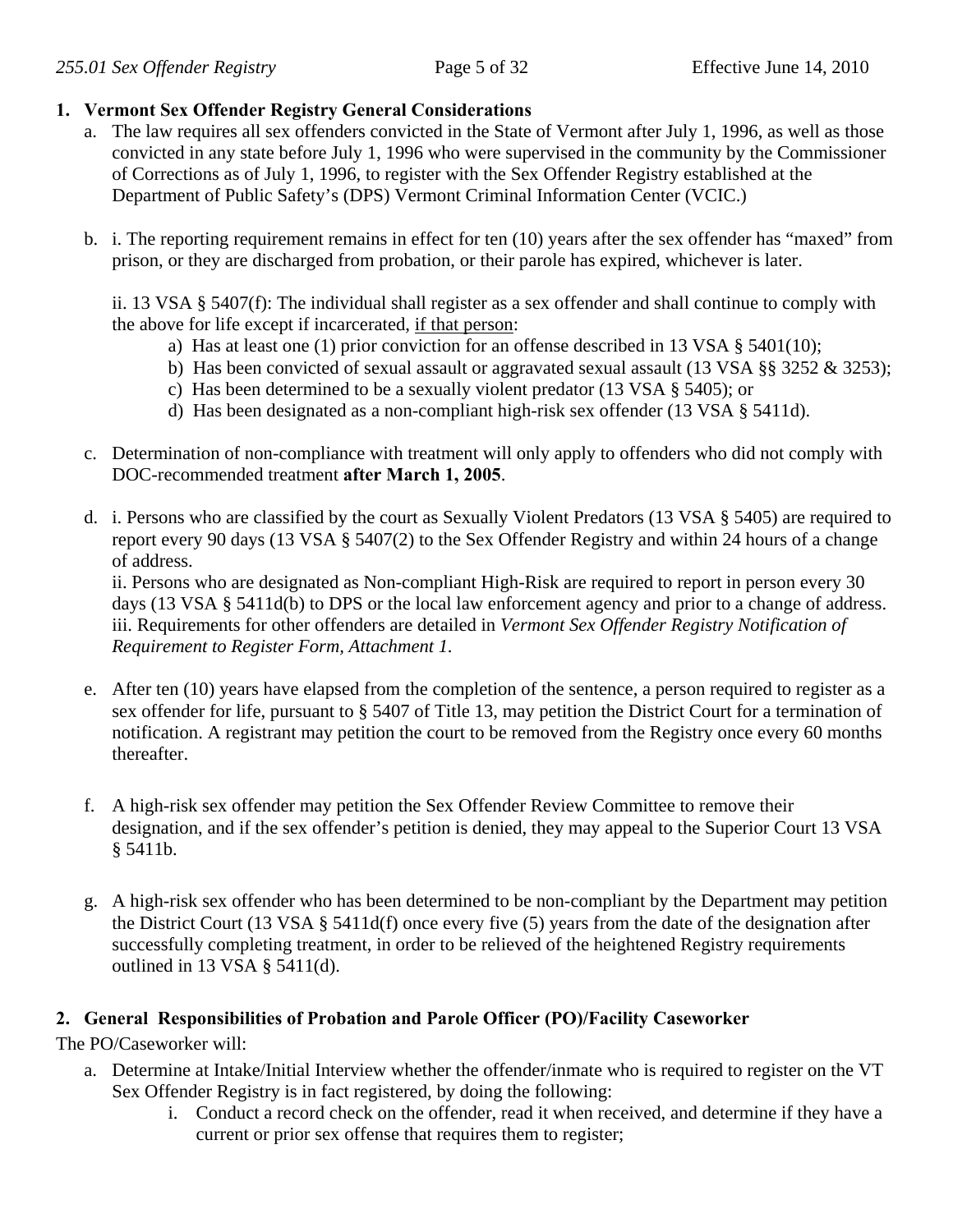- ii. Then check the VCIC Sex Offender Registry to see if the sex offender is registered.
- b. Inform the sex offender of the specific requirements of their duty to register (*Vermont Sex Offender Registry Notification of Requirement to Register Form, Attachment 1a);*
- c. Require the sex offender to read and sign the *Notification Form*, acknowledging that the duty of the sex offender to register has been explained and is understood;
- d. Ensure that the *Notification Form* is completed by or for the sex offender, and inform them that it is their responsibility to keep the registration information current, using appropriate forms;
- e. Transmit the completed *Notification Form* and a digital photo promptly to the VCIC;
- f. Inform a sex offender who has been convicted of a sexual crime in a state or jurisdiction other than Vermont, but who is now in custody or under supervision in Vermont for a non-sexual crime, of the specific requirements of their duty to register (*Vermont Sex Offender Notification of Requirement to Register – Registrants Convicted in a State or Jurisdiction other than Vermont, Attachment 1b.*)
- g. Inform a sex offender who has been accepted for transfer under the Interstate Commission of Adult Supervision (Interstate Compact) that 1) if they change residence to another state, they are required to notify VCIC of the new address (*Sex Offender Change of Address\* Employment\* Education form*, *Attachment 2*); and 2) if the new state has a registration requirement, they are also required to register with the designated law enforcement agency in the new state no later than three (3) days after establishing residence in that state (in accordance with Interstate Compact procedures); and 3) they must be in compliance with the receiving state's Sex Offender Registry requirements.
- h. Inform the sex offender who is compliant with DOC-recommended treatment, but has not completed that treatment at the time of their release from incarceration and/or supervision, that they will be required to submit proof to VCIC of their participation in community-based treatment (*Certification of Compliance with DOC-recommended Treatment, Attachment* 6.) Give the sex offender blank copies of the letter (*Attachment 6)* that they will fill out and use to show proof of continued compliance with treatment every month. The sex offender must submit this letter to VCIC once (1x) a month until the Sex Offender Review Committee determines DOC-recommended treatment has successfully been completed.
- i. Inform the sex offender they need to notify their PO within 24 hours of changing their address, employment, or schooling;
- j. Notify VCIC either electronically or in writing (using the *Sex Offender Registry Change of Address\*Employment\*Education form- Attachment 2)* within 24 hours of when the sex offender has notified their PO of a change of address, employment, or schooling;
- k. Notify VCIC of any change in the PO or field office supervising the sex offender on *Attachment 2*.
- l. Notify the Community upon Release;
	- i The Facility Caseworker will complete the *Law Enforcement Notification: Designated High Risk Sex Offender Release form* (*Attachment 7)* if the sex offender has been determined high-risk, at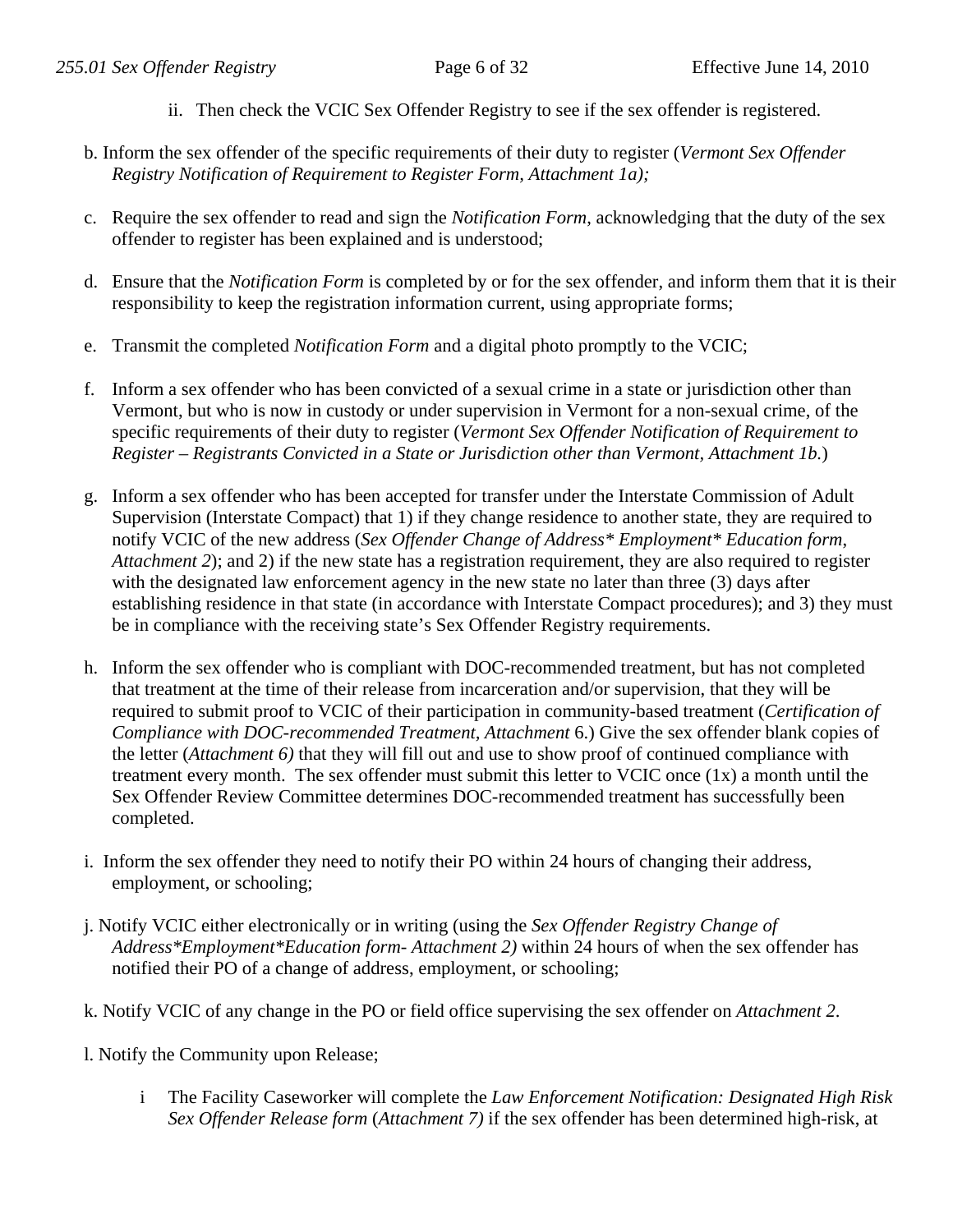least six (6) months before the offender's release from incarceration (either on furlough or "maxing out"), and send it to the offender's PO.

- ii The Caseworker will complete the *Law Enforcement Notification: Standard Sex Offender Release form* (*Attachment 8*) if the sex offender has not been determined high-risk, at least three (3) months before the offender's release, and send it to the PO.
- iii The PO will send the completed *Law Enforcement Notification* to any appropriate law enforcement agency. Sending the form will supplement personal contact with the local agency by the PO.
- iv If the sex offender serves the total maximum term of incarceration ("maxes out"), and the proposed residence (if known) may place either children or community members at undue risk, the PO will inform the Department for Children and Families (DCF) and the local police chief prior to the offender's release.
- m. Evaluate offenders for high-risk determination and send documentation to the Sex Offender Review Committee at the required time. (See *Section 11*.)

## **3. Facility Referral to the Registry**

A *Vermont Sex Offender Registry Notification form* (*Attachment 1a*) will be completed by the offender or for the offender by the Facility Caseworker, and signed by the offender, acknowledging that their duty to register and report periodically has been explained and is understood.

- a. The Caseworker will put this Registry information in electronic case notes, place a copy of the form in the offender's file, and give a copy to the offender.
- b. Sex offenders who are housed in a correctional facility Transition Unit and who are released on daily furlough into the community for work search or employment are also required to complete and sign a *Registry Notification Form.*
	- i. The Facility Caseworker will ensure that *Attachment 1a* is filled out and sent to VCIC no less than ten (10) days before they are first released to the community for transition work search. Under *Conditions of Release* on *Attachment 1a*, the Caseworker will circle 'furlough' and write in **"Transition Work Search."**
	- ii. The Caseworker will ensure that *Attachment 1a* is also filled out and sent to VCIC before the offender is released for employment the first time. Under *Conditions of Release*, the Caseworker will circle 'furlough' and write in **"Transition Employment."**
	- iii. The Caseworker will also ensure that the offender fills out *Change of Address\*Employment\*Education (Attachment 2*) if the offender changes employment while in the Transition Unit. The Caseworker will notify VCIC in writing or electronically within 24 hours of notice of the change.
	- iv. The Caseworker will make a personal notification (no less than10 days before release as above) to the victim registered in VANS (automated victim notification service) regarding a sex offender in the Transition Unit who is going out on furlough for work search or employment.
- c. The Caseworker will transmit the *Notification to Register form* and a digital photo to the VCIC no less than ten (10) days before the offender's release into the community. (*See form for address and Fax number*.)
- d. Release on Furlough: Within 24 hours of the offender's release from confinement on furlough, the assigned Facility Caseworker will send an email to VCIC stating that the offender has been released, and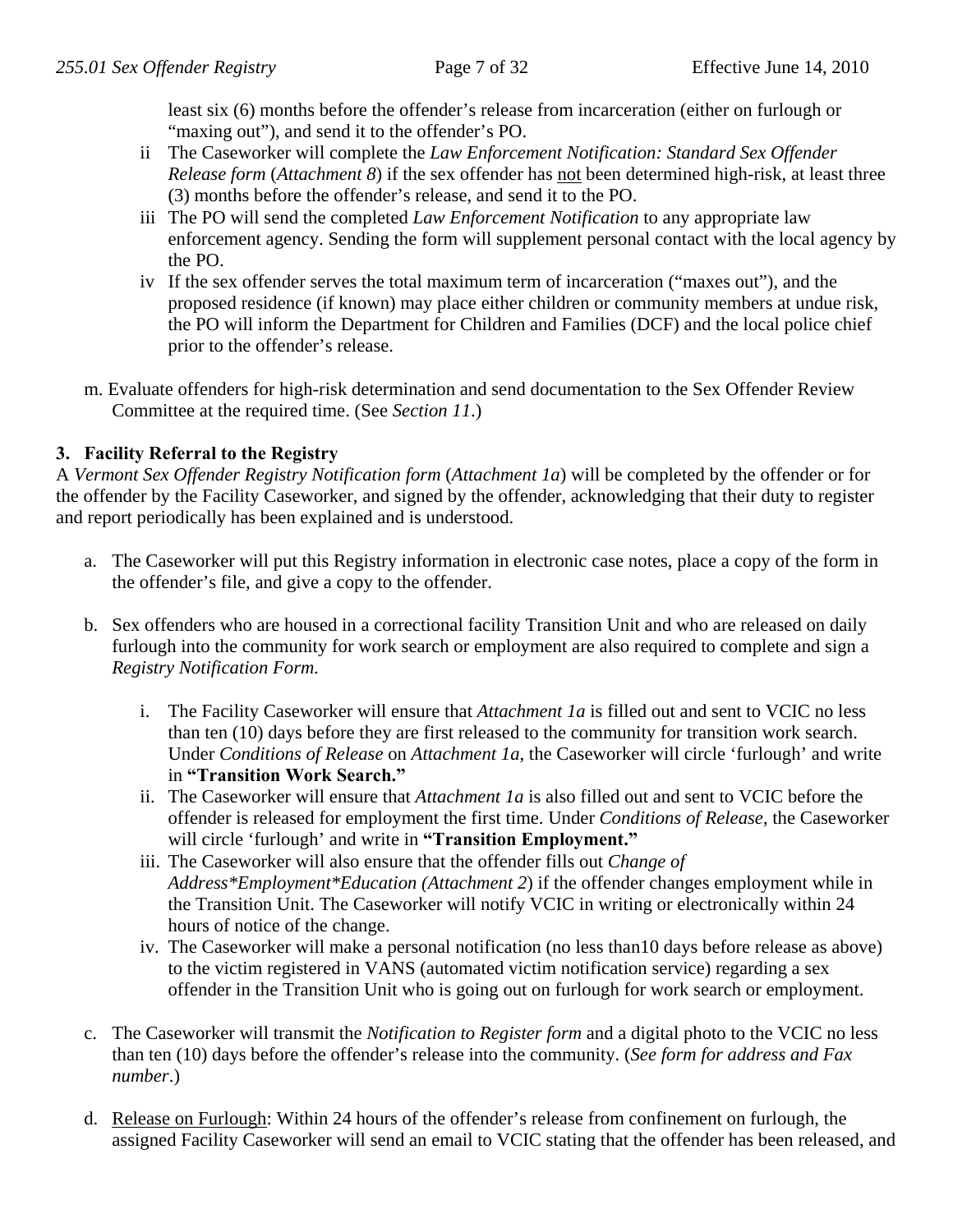will also fill out and send the *Change of Treatment\*Supervision Status form (Attachment 3.)* The Caseworker will put the email in electronic case notes.

- e. Release Max-out: The Caseworker will ensure that VCIC has been notified within 24 hours, as above, of a sex offender's release who is "maxing out" by filling out the *Change of Treatment\* Supervision form (Attachment 3)* and sending it to VCIC. The Caseworker will also email VCIC within 24 hours and document in electronic case notes.
- f. The Caseworker will ensure that if the offender is designated as non-compliant high-risk at the time of their release from confinement in a correctional facility, the offender reads and signs the *Notice Form Regarding Non-compliant High-risk Sex Offenders (Attachment 9.)* The Caseworker will then forward this form to VCIC no less than thirty (30) days prior to the offender's release.

# **4. Field Referral to the Registry**

- a. Within 24 hours of the offender's initial intake at a Probation & Parole Office, District Managers will ensure that the following occurs:
	- i. Each sex offender admitted from the Court has signed a *Notification of Requirement to Register Form* (*Attachment 1a or 1b*) acknowledging that their duty to register and report has been explained and is understood, and has completed the required registration information;
	- ii. The PO has transmitted the form and a digital photo of the offender to VCIC within 24 hours (*see form for address and Fax number*); and
	- iii. The PO has put this information in DOC electronic case notes, placed a copy in the offender file, and given a copy to the offender.
- b. At intake the PO will verify that the facility Caseworker notified VCIC within 24 hours of the offender's release (through the *Change of Treatment\* Supervision Status form, Attachment 3.*)
- c. When a sex offender who is on probation has been discharged by the court, or whose parole or sentence has expired, the PO will email VCIC within 24 hours and place a note in electronic case notes. The PO will also mail VCIC a *Change of Treatment \* Supervision Status form*, which includes the status of the offender's DOC-recommended treatment.
- d. If a sex offender under DOC community supervision is incarcerated for any type of furlough, probation, or parole violation, or new charge, the PO will complete the *Change of Address form* (*Attachment 2*) and circle 6.a. They will send this to VCIC within 24 hours of their knowledge of the incarceration. When the offender is released, the PO will circle 6.b. and send the completed *Attachment 2* to VCIC within 24 hours of their knowledge of the release. Either must be documented in electronic case notes. This requirement applies to violations or new charges for sex offenses or non-sex offenses.
- e. If the sex offender's assigned PO changes at any time, the District Manager will ensure that the newly assigned PO notifies VCIC by email as soon as possible and documents in electronic case notes.

# **5. Refusal To Comply with Registration (Field and Facility)**

a. Should a sex offender refuse to sign the identification, registration, or notification documents, or to have a digital photo taken, the person witnessing the refusal will make an affidavit describing the refusal. The affidavit will be sent to the State's Attorney who obtained the conviction, with a copy to VCIC.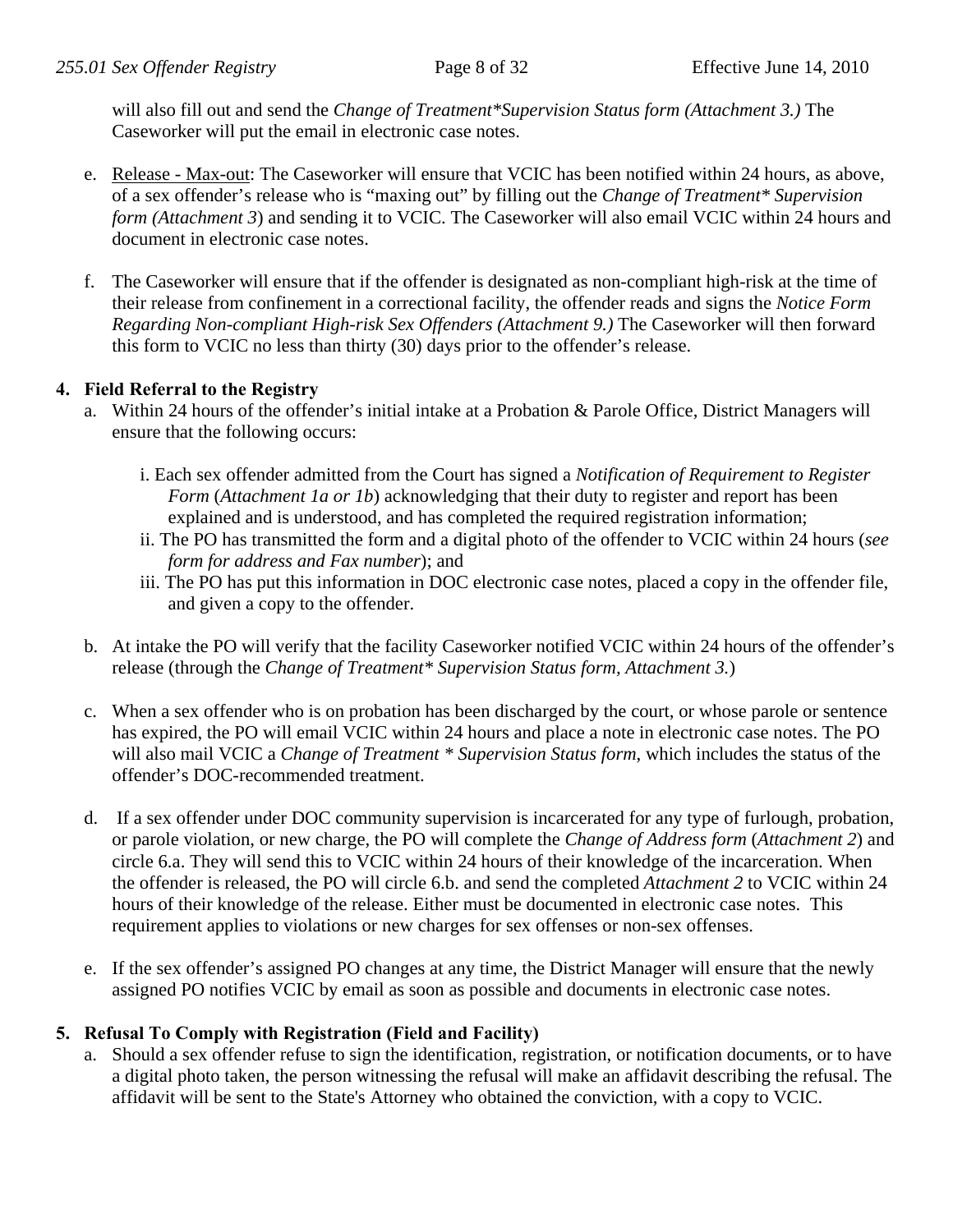b. The Caseworker/PO will also immediately inform VCIC by email of the offender's refusal, and will put the information in electronic case notes.

# **6. Compliance with DOC-Recommended Treatment**

- a. Facility Responsibilities
	- i. No less than 90 days prior to release, the Caseworker will determine if the sex offender is in compliance with a treatment program recommended by DOC.
	- ii. If the offender is in compliance, the Caseworker will complete the *DOC-recommended Treatment Compliance and Non-compliance Checklist (Attachment 4)* and review all documentation with their supervisor.
	- iii. Notice to VCIC

The Caseworker will submit the completed *Checklist* (*Attachment 4*) to VCIC within five (5) business days prior to the offender's release.

- b. Field Responsibilities
	- i. Within ten (10) days of a sex offender being placed on community supervision by the Court, the PO will determine the offender's level of compliance with recommended treatment.
	- ii. If the offender is in compliance, the PO will complete the *DOC-recommended Treatment Compliance and Non-compliance Checklist (Attachment 4)* and review all documentation with their supervisor.
	- iii. Notice to VCIC: The PO will submit the completed *Checklist* (*Attachment 4*) to VCIC within five (5) business days.
	- iv. When the offender has completed treatment, the PO will complete the *Change of Treatment\*Supervision Status Form (Attachment 3)* and send to VCIC with five (5) business days.

**7. Determined Compliant but Have NOT Completed Treatment Prior to Their Sentence Expiration Date**  No later than thirty (30) days prior to the expiration date of a sentence, the PO will notify the sex offender of how to maintain their compliance status. The PO will inform them of their responsibilities should they choose to complete treatment. These responsibilities are:

- a. Every thirty (30) days the offender will submit to VCIC *Attachment 6, Certification of Compliance with DOC-recommended Treatment*.
- b. They will do this each month (1x a month) until the treatment provider submits a letter of completion to the Sex Offender Review Committee and the Committee has determined that the offender has completed treatment.

# **8. Non-compliance with DOC-recommended Treatment**

- a. Facility Responsibilities
	- i. No less than 90 business days prior to release, the Caseworker will determine if the sex offender is in compliance with a treatment program recommended by DOC*.*
	- ii. If the offender is determined not to be in compliance, the Caseworker will complete the *DOCrecommended Treatment Compliance and Non-compliance Checklist (Attachment 4*). The Caseworker will review all documentation with their supervisor.

## iii. Notice to VCIC

The Caseworker will submit the completed *Checklist* (*Attachment 4*) and the completed *VT Sex Offender Registry Notification of Requirement to Register (Attachment 1a or 1b)* to VCIC no less than 90 business days prior to the offender's release.

iv. Notice to Offender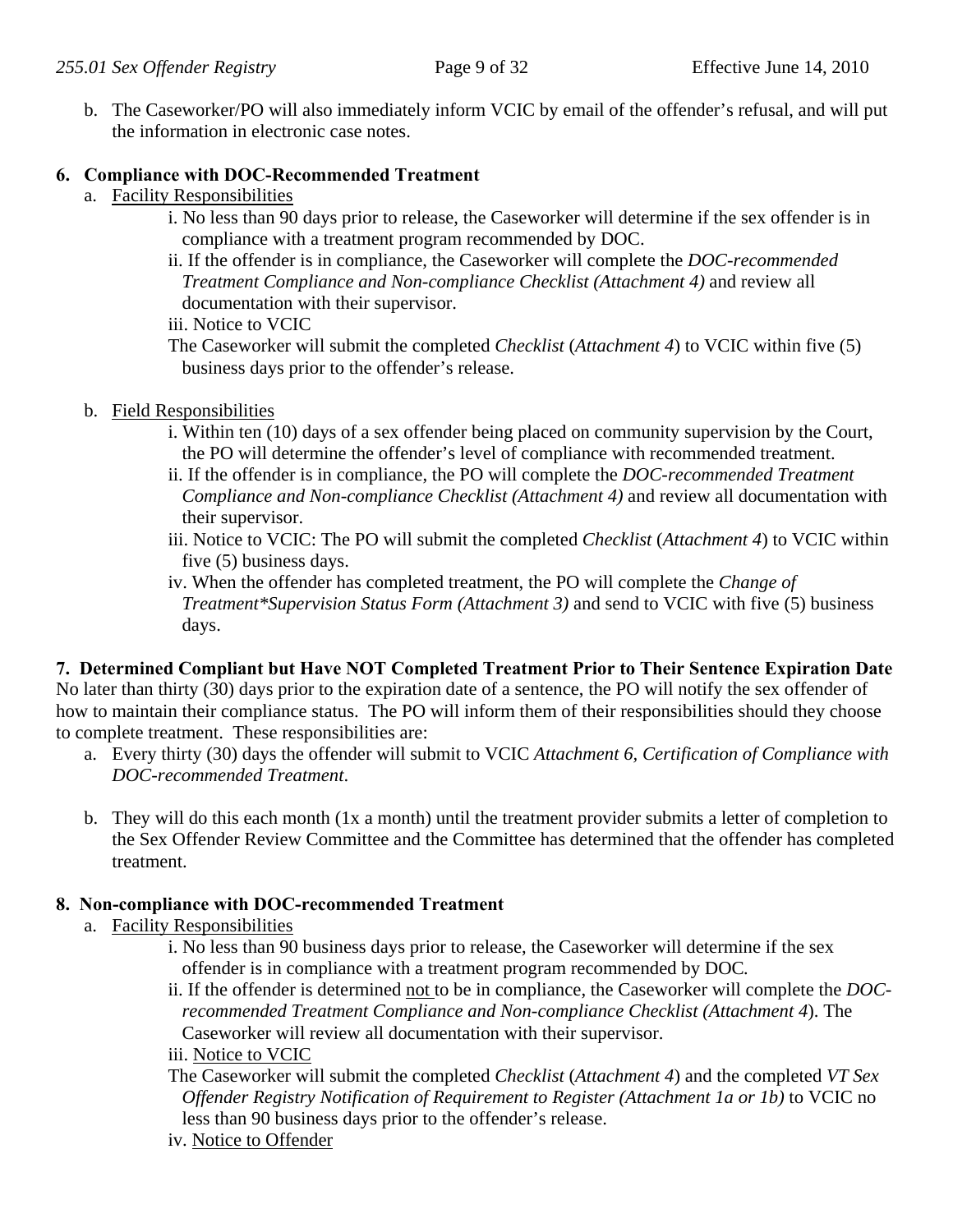The Caseworker will notify the offender in writing using the *Sex Offender Notice of Non-Compliance Letter (Attachment 5.)* 

v. Notice to Victim

The Caseworker will make a personal notification (within 5 days as above) to the victim registered in VANS regarding a sex offender who is non-compliant with DOC-recommended treatment.

b. Field Responsibilities:

i. Within 10 days of a sex offender being placed on community supervision, the PO will determine the offender's level of compliance with recommended treatment.

ii. If the offender is determined not to be in compliance, the PO will complete the *DOC-recommended Treatment Compliance and Non-Compliance Checklist (Attachment 4)* and review all documentation with their supervisor.

iii. Notice to VCIC

The PO will submit the completed *Checklist* (*Attachment 4*) to VCIC no later than five (5) business days after the determination of non-compliance.

iv. Notice to Offender

If staff have determined that the offender is not in compliance, the PO will notify the offender in writing using the *Sex Offender Notice of Non-Compliance Letter (Attachment 5.)* 

v. Notice to Victim

The PO will make a personal notification (within 10 days as above) to the victim registered in VANS regarding a sex offender who is non-compliant with DOC-recommended treatment.

# **9. Subsequent Compliance with Treatment – under DOC Supervision**

A sex offender currently under supervision, who has previously been determined to be in non-compliance with DOC-recommended treatment, can come into compliance upon successful participation in a treatment program recommended by the DOC for a minimum of twelve (12) consecutive months of participation.

- a. The PO will request a letter from the offender's current treatment provider verifying that the offender has been engaged in twelve (12) consecutive months of treatment.
- b. The PO will complete the *DOC-recommended Treatment Compliance & Non-compliance Checklist (Attachment 4)* and review all documentation with their supervisor before final determination of treatment compliance. Determination of whether the offender has come into compliance will be made no later than two (2) weeks after DOC receives the treatment provider letter from the offender. Documentation will be filed in the offender's file.
- c. When the PO determines the offender has met the requirements, the PO will forward this change of status by filling out the *Change of Treatment\*Supervision Status form (Attachment 3)* within five (5) business days to the VCIC.

# **10. "Max-out Cases" Determined Non-compliant with Treatment**

No later than thirty (30) days prior to the expiration date of a sentence, the Facility Caseworker will notify the incarcerated sex offender of their non-compliance status. The Caseworker will inform them of their responsibilities should they choose to become compliant after their sentence has expired. These responsibilities are:

a. *Sex Offender Petition* 

 A non-compliant sex offender may petition the Committee to change their treatment non-compliance status only upon the offender's completion of a treatment program recommended by the DOC. They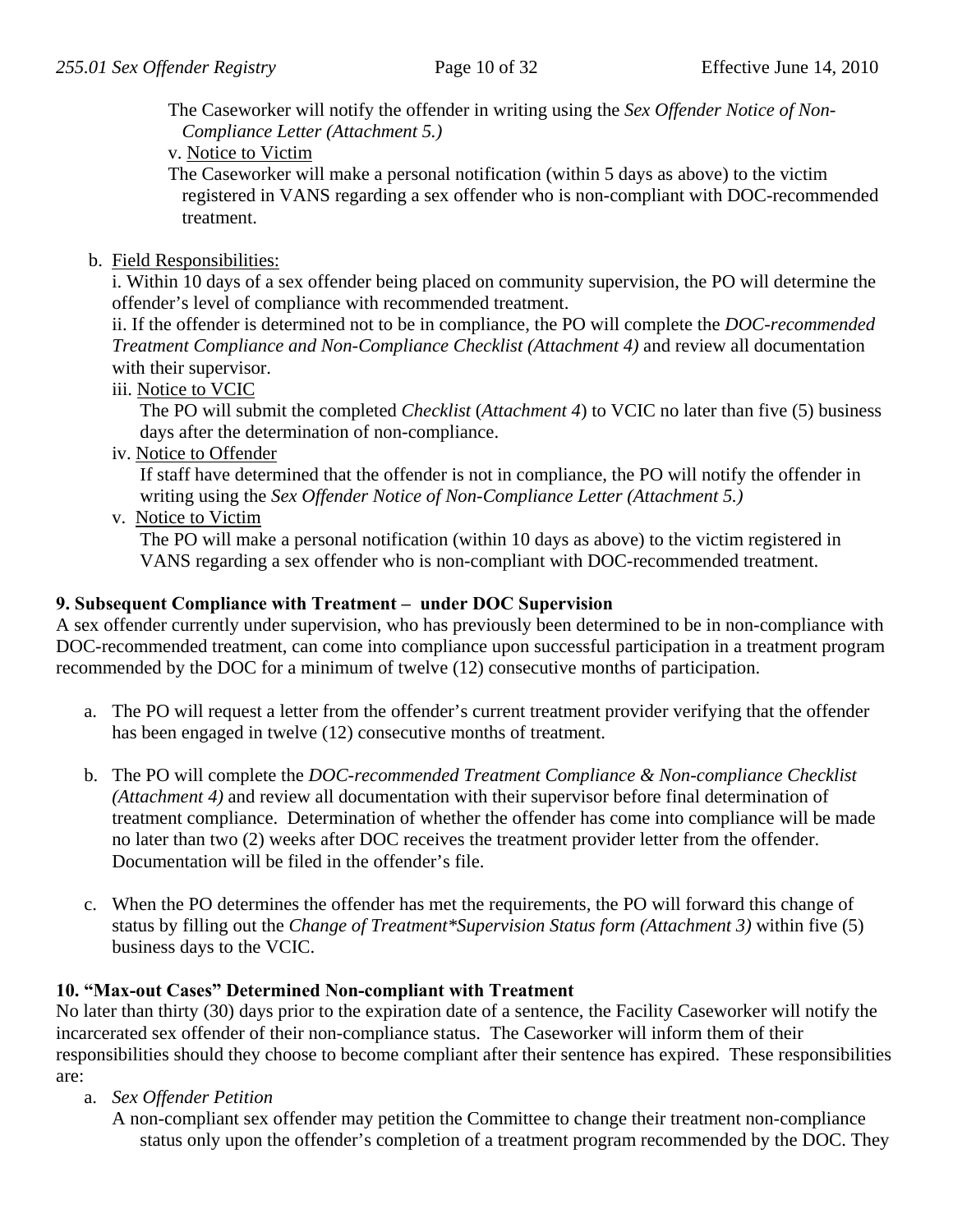will have their treatment provider send a letter to the Sex Offender Review Committee stating that the offender has completed treatment.

Completion of treatment shall be defined as:

- i. The offender has substantially accepted responsibility for committing the sexual offense(s) for which they have been convicted;
- ii. The offender has meaningfully participated in treatment recommended by the DOC that is specifically designed to reduce their risk to sexually re-offend;
- iii. The offender's participation in the treatment has been sufficient both to allow their specific treatment needs to be identified, and to demonstrate through overt behavior a willingness to work diligently on addressing those needs;
- iv. The offender is able to demonstrate an understanding of the thoughts, attitudes, emotions, behaviors, and sexual arousal linked to their sexual offending, and can identify when these occur in present functioning;
- v. The offender demonstrates sufficiently sustained change in the thoughts, attitudes, emotions, behaviors, and sexual arousal linked to their sexual offending, such that it is reasonable to assume that they have reduced their risk to sexually re-offend.

# b. *Committee Determination*

- i. The Committee will make a determination only after 1) receiving a letter from the offender's treatment provider outlining the offender's completion of treatment and 2) a completed *Certificate of Compliance with DOC-recommended Treatment (Attachment 6*) signed by the offender.
- ii. No later than 30 days after receipt of such a letter, the Committee will make a written determination of whether the offender has come into compliance.

iii. The Committee will forward its decision to the offender no later than five (5) business days after making its decision.

iv. If the Committee determines that the offender has completed treatment, the Committee will forward that information to VCIC no later than five (5) business days after the decision.

# **11. Designation of High-Risk**

# a. Determination of High-Risk

 The Caseworker/PO is responsible for assessment of the offender for high-risk and referral to the Sex Offender Review Committee.

- i. The Caseworker/PO will ensure that no later than four (4) weeks after a sex offender has been placed on probation by the Court or sentenced to incarceration, the Caseworker/PO will complete a Static-99R on the offender. If an incarcerated sex offender is serving less than 30 days, the PO will complete the Static-99R.
- ii. For sex offenders who have been accepted for Vermont DOC supervision through the Interstate Compact (ICAOS), the PO will complete a Static-99R on the offender.
- iii. The Caseworker/PO will complete the *Sex Offender Review Committee Referral Form High Risk Checklist (Attachment 10)* on all sex offenders with a Static-99R score of 6 and above OR who have a conviction for kidnapping, used a deadly weapon, engaged in sexual sadism, or caused serious bodily harm to the victim.
- iv. Other Assessment Factors for Increased Risk The PO/Caseworker may recommend that an offender who scores below 6 on the Static-99R be considered for the high-risk designation due to the nature of other risk factors, such as a pattern of predatory sexual offending, continued failure to cooperate with DOC supervision, or recent threats of intent to commit additional offenses. (See *Attachment 10*.) The PO/Caseworker will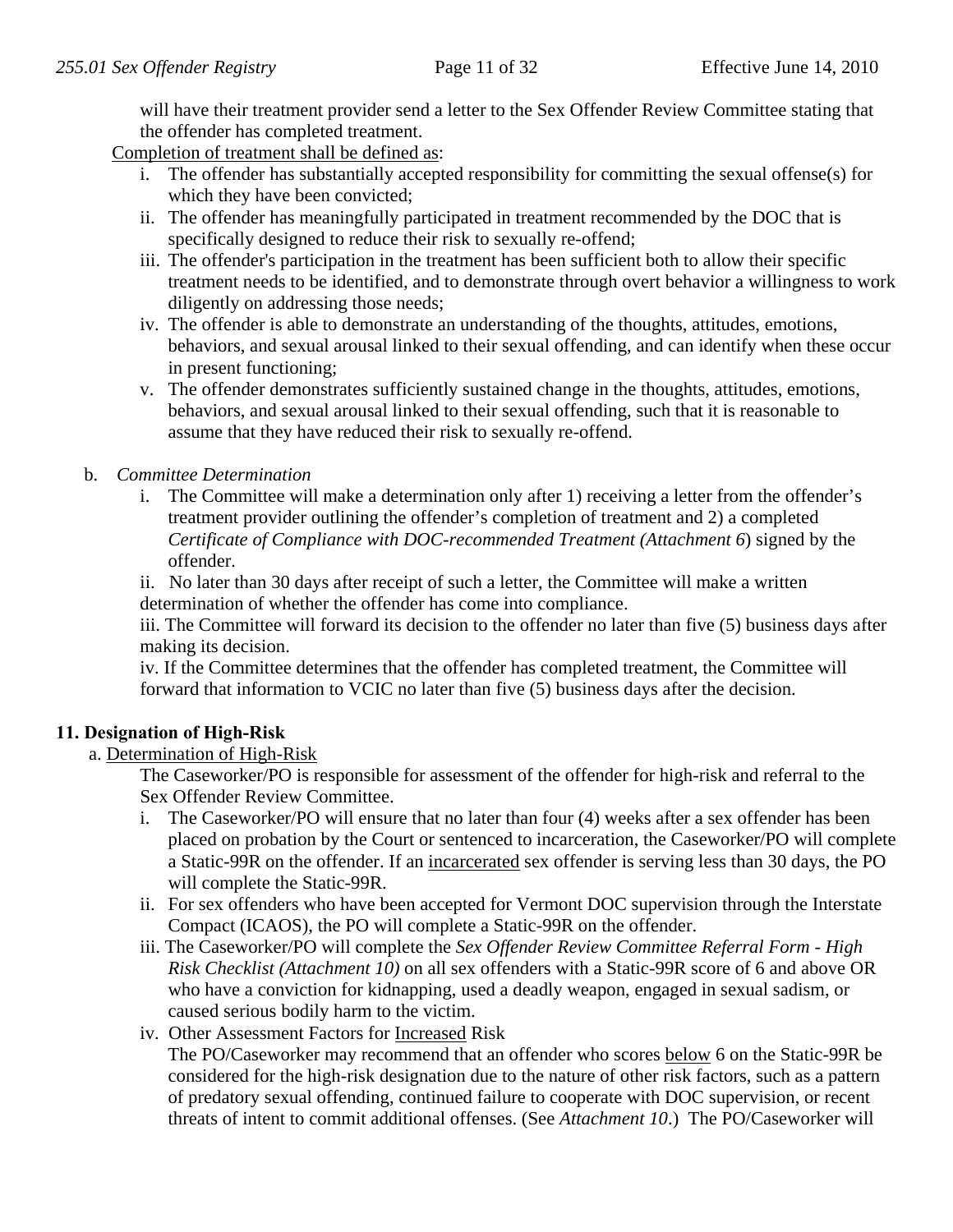clearly outline these other factors on the *High Risk Checklist* and, if recommending an override, obtain written supervisor approval and submit supporting documentation to the Committee.

v. Other Assessment Factors for Decreased Risk

 The PO/Caseworker may recommend that a sex offender who scores above 6 on the Static-99R or has moderating factors that reduce their risk to reoffend, such as disability that prevents access to potential victims, or a long-term pattern of cooperation while under DOC supervision, not be considered for the high-risk designation. The PO/Caseworker will clearly outline these other factors on the *High-Risk Checklist* and, if recommending an override, obtain written supervisor approval and submit supporting documentation used to complete the assessment to the Committee.

vi. Referral of High-Risk Sex Offenders to the Sex Offender Review Committee

 a) *For offenders who are incarcerated*: No later than 24 weeks prior to their anticipated release date, the Caseworker will forward the Static-99R score sheets, the *High-Risk Checklist*, any override or under-ride recommendations, and all supporting documentation to the Committee. A copy of the *High-Risk Checklist* and the Static-99R score sheet will be filed in the offender's file and will be documented in electronic case notes.

 b) *For offenders under supervision who were sentenced in Vermont*: No later than four (4) weeks after assignment, the PO will forward the Static-99R score sheets, the *High-Risk Checklist*, any override or under-ride recommendations, and all supporting documentation to the Committee. They will file a copy of the *Checklist* and the Static-99R score sheet in the offender's file and document in electronic case notes.

 c) *For offenders under supervision who were transferred to Vermont through the Interstate Compact:* No later than four (4) weeks after assignment, the PO will send materials, as in b) above, to the Committee and file a copy and document as above.

# b. Sex Offender Review Committee Review of High-Risk Determinations

 No later than four (4) weeks after receipt of the referral from DOC staff, the Committee will make a determination of high-risk for purposes of the VT Sex Offender Internet Registry. The four (4) week time frame may be extended if the Committee needs additional information to make a determination.

- i. The Committee will determine by a preponderance of the evidence that the offender poses a high degree of dangerousness to others. "Dangerousness" includes the probability that the offender will commit a new sexual offense.
- ii. The Committee will make its determinations based upon a majority vote.
- iii. The Committee's written decision will include specific findings of fact to support its designation of an offender as high-risk.
- iv. Written notification of the offender's designation of high-risk will be sent to the referring Caseworker or PO, the offender, and VCIC no later than five (5) business days after such a determination has been made.
- c. Notice and Opportunity to be Heard re: High-Risk Designation
	- i. A sex offender will have an opportunity to be heard regarding their high-risk determination by the Committee. The offender must make and send a written response to the Committee no later than 30 days after receipt of the Committee's decision.
	- ii. No later than 30 days after receipt of the offender's written response (appeal), the Committee will conduct a hearing to review the designation of high-risk. The offender will receive at least a seven (7) business day notice of the time, date, and location of the hearing. The hearing will give the offender and their attorney (if the offender chooses to be represented) an opportunity to be heard and present relevant evidence. Such hearings may be conducted via video or telephone conferencing.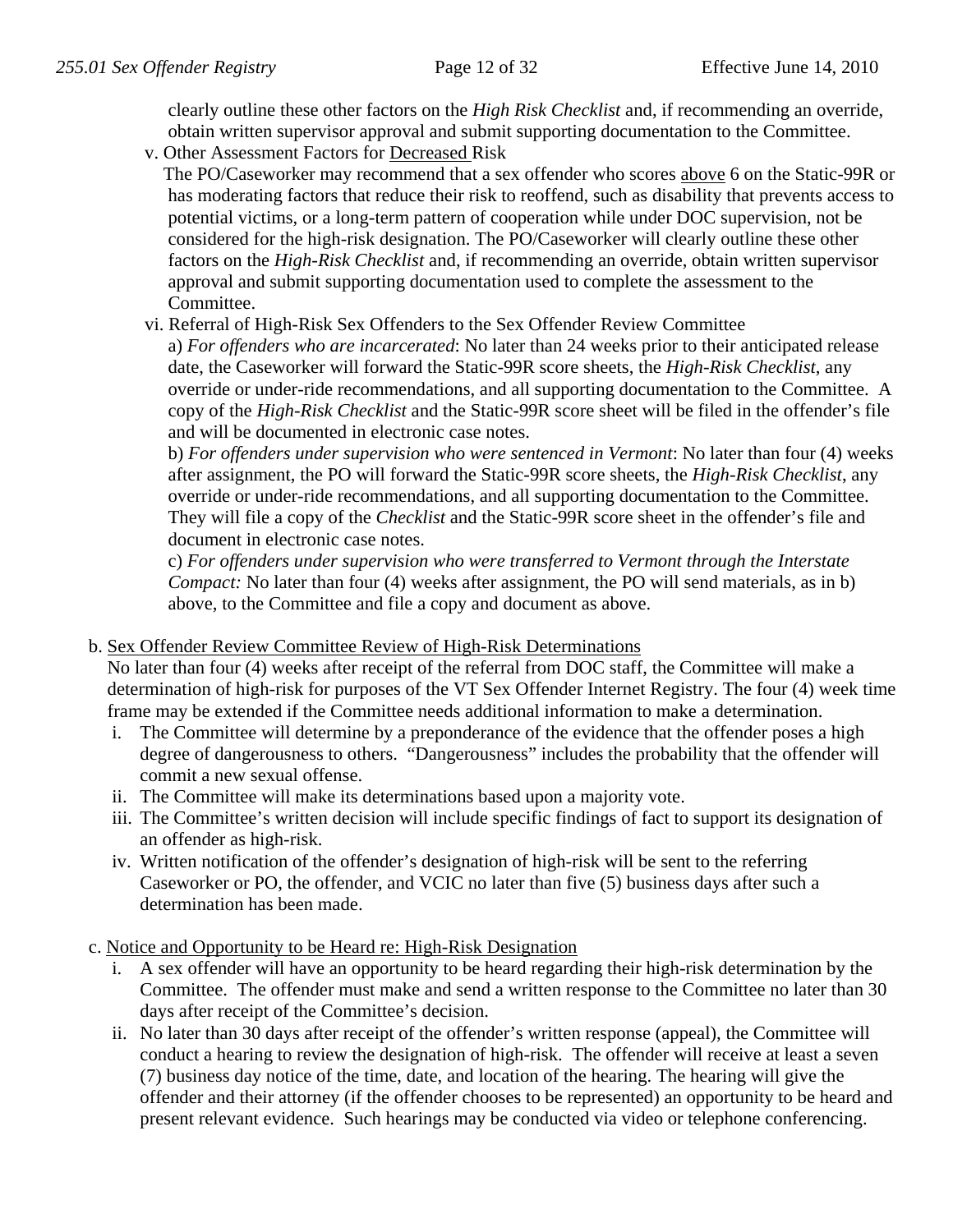- iii. The Committee will issue a written decision no later than fourteen (14) days after the hearing. A copy of this decision will be forwarded to the offender, the VCIC, and the offender's supervising Caseworker or PO within five (5) business days of such a decision. This decision will serve as notification to VCIC if an offender is to be removed from high-risk status for purposes of the Sex Offender Internet Registry.
- iv. If written notice was required by statute, the Committee will also send its decision to the DOC Director of Victim Services, who will notify the victim if the victim is registered on the automated victim notification system (VANS.)
- d. Superior Court Review

Upon exhausting the administrative remedies, a sex offender who is designated as high-risk may appeal to Superior Court as provided in 13 V.S.A. § 5411b.

e. Petitioning to Change a High-Risk Designation

A sex offender who has been designated high-risk and who has exhausted their administrative remedies, may petition the Committee for a change once every two (2) years from high-risk designation.

# **12. High-Risk Non-compliant (13 VSA § 5411d)**

a. An offender shall be designated as a high risk non-compliant sex offender if the person:

- i. Is incarcerated on or after July 1, 2007 for:
	- lewd and lascivious conduct with a child as defined in 13 VSA. § 2602,
	- sexual assault as defined in 13 VSA § 3252,
	- aggravated sexual assault as defined in 13 VSA § 3253, or
	- any attempt to commit a crime listed herein or a comparable offense in another jurisdiction of the United States;
- ii. Is not subject to indeterminate life sentences under 13 VSA § 3271;
- iii. Is designated as a high-risk sex offender pursuant to 13 VSA § 5411b;
- iv. Is non-compliant with sex offender treatment as defined by this directive.

## b. Non-compliant High-Risk Sex Offenders who are "Maxing-out" Their DOC Sentence

The Facility Caseworker is responsible for the following if a non-compliant high-risk sex offender is completing a sentence that is expiring and is being released from incarceration:

i. No less than thirty (30) days prior to release, the Caseworker will have the offender read and sign the *Notice Form Regarding Non-compliant High-Risk Sex Offenders (Attachment 9.)* 

ii. No less than thirty (30) days prior to release, the Caseworker will inform VCIC by completing and sending the *Change of Treatment\*Supervision Status form (Attachment 3.)*

iii. Within 24 hours of the non-compliant high-risk sex offender's release from confinement, the Caseworker will send an email to VCIC stating that the offender has been released. The Caseworker will also put the email in electronic case notes.

c. A non-compliant high-risk sex offender may petition the District Court to be relieved from the heightened Registry requirements in 13 V.S.A. § 5411d(f)(1) once every five (5) years from the date of designation.

# **TRAINING**

1. Human Resources Development will coordinate training with the Facilities Executive and the Field Services Executive in order to reach all staff that have responsibilities listed in this administrative directive.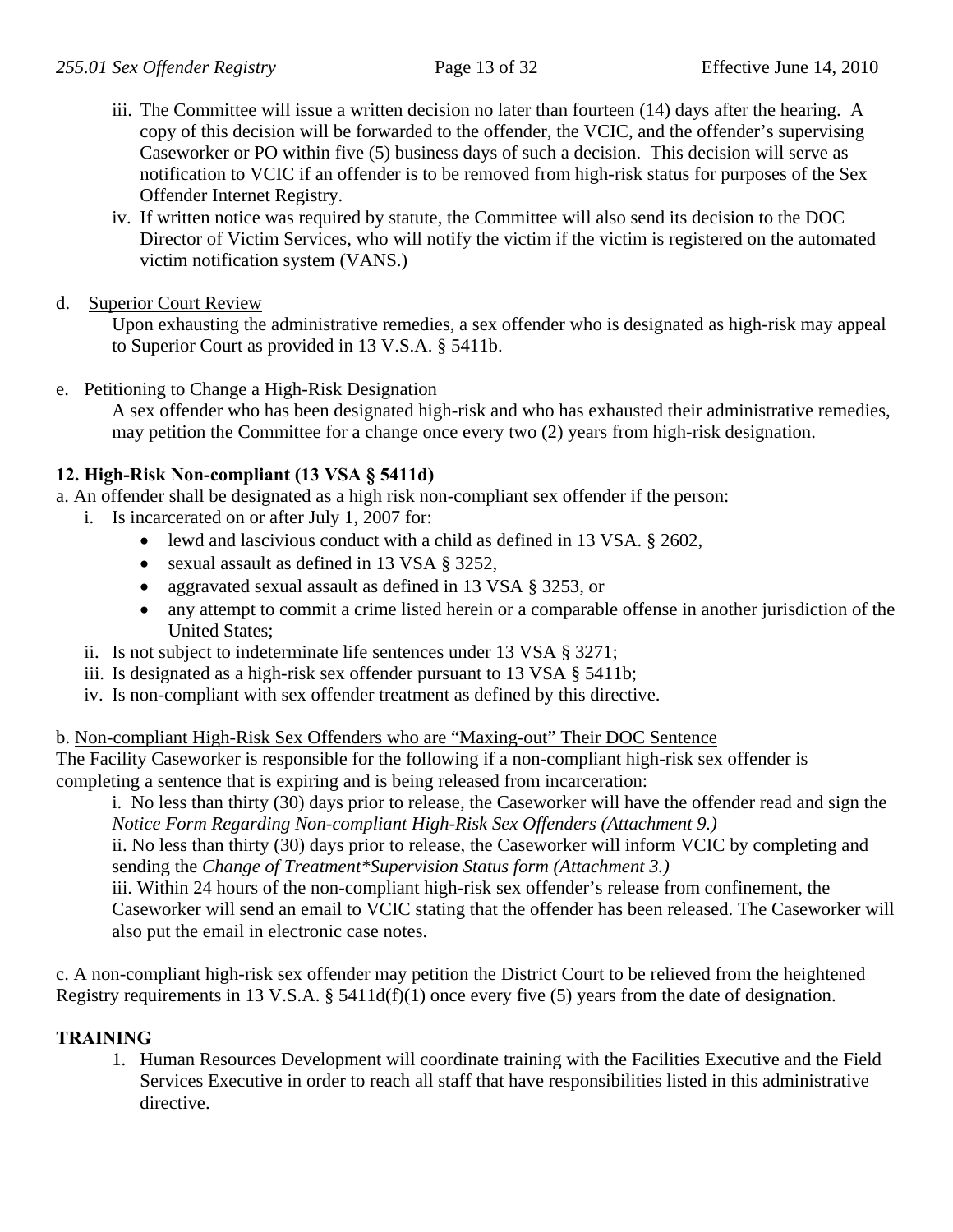- 2. Human Resources Development will train Facility Superintendents and District Managers on the database applications regarding the Sex Offender Registry which are relevant to this administrative directive.
- 3. The Facility Superintendents and District Managers will ensure that all Living Unit Supervisors and Casework Supervisors 1) understand their responsibilities; and 2) that they train casework staff, probation officers, and other relevant staff on the procedures, timelines, and appropriate database entry for which they are responsible.

# **QUALITY ASSURANCE**

- 1. The Facility Superintendents and District Managers are responsible for ensuring that staff document relevant Sex Offender Registry Information in the DOC database.
- 2. The Facility Superintendents and District Managers are responsible for reviewing data within the database applications supporting Registry compliance on a monthly basis. This is to ensure staff compliance with entering appropriate and relevant data.
- 3. The Sex Offender Review Committee is responsible for ensuring that referrals and decisions on referrals are documented, as well as results of high-risk designations and appeals.
- 4. The Commissioner's Office will ensure that staff have access to all current VCIC Sex Offender Registry and Department forms needed for this directive.
- **5.** The Facility Superintendents and District Managers are responsible for ensuring that staff use final, approved statewide forms for this directive.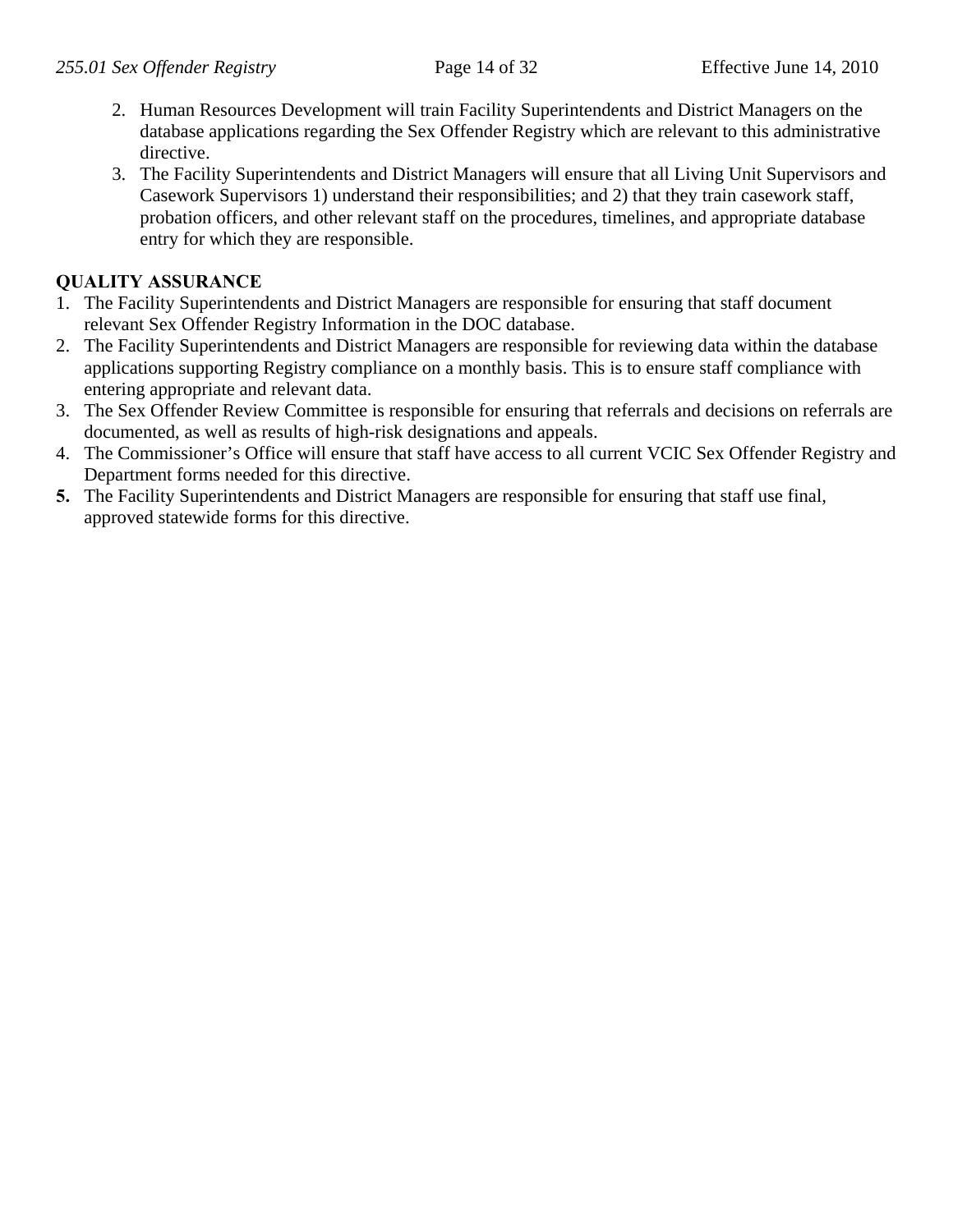## **ATTACHMENT 1a. – SAMPLE**

# **VERMONT SEX OFFENDER REGISTRY NOTIFICATION OF REQUIREMENT TO REGISTER**

13 VSA, Chapter 167, Subchapter 3 established the Vermont Sex Offender Registry. The crime(s) you have been convicted of requires you to register with the Vermont Sex Offender Registry located at:

|                                                             |                                                                                      | Vermont Criminal Information Center (VCIC)<br>Department of Public Safety<br>103 South Main Street<br>Waterbury, Vermont 05671-2101<br>802-241-5400 |      |              |     |
|-------------------------------------------------------------|--------------------------------------------------------------------------------------|-----------------------------------------------------------------------------------------------------------------------------------------------------|------|--------------|-----|
|                                                             | 1. Name: Last First                                                                  |                                                                                                                                                     |      |              |     |
|                                                             |                                                                                      |                                                                                                                                                     |      | Middle       |     |
|                                                             | 6. Height: 7. Weight: 7. Weight: 8. Eye Color: 2001 12. Hair Color:                  |                                                                                                                                                     |      |              |     |
| 10. Conditions of Release:<br>Furlough / Probation / Parole |                                                                                      | 11. DOC Field Office/Facility:                                                                                                                      |      |              |     |
|                                                             |                                                                                      |                                                                                                                                                     |      |              |     |
|                                                             | 13. Treatment Compliance: (Currently Enrolled or Entering Treatment) Yes: ___ No: __ |                                                                                                                                                     |      |              |     |
|                                                             | 14. High Risk Designation: Yes: No: No: No:                                          |                                                                                                                                                     |      |              |     |
| 15. Current Home (911) Address:                             |                                                                                      |                                                                                                                                                     |      |              |     |
| Number                                                      | Street                                                                               | City                                                                                                                                                |      | State        | Zip |
| ADDRESS.***                                                 | ***YOU MUST PROVIDE THE MAILING ADDRESS EVEN IF IT IS THE SAME AS THE PHYSICAL       |                                                                                                                                                     |      |              |     |
| 16. Current Mailing Address:                                |                                                                                      |                                                                                                                                                     |      |              |     |
| Number                                                      | Street/PO Box                                                                        | Apt/Unit #                                                                                                                                          | City | <b>State</b> | Zip |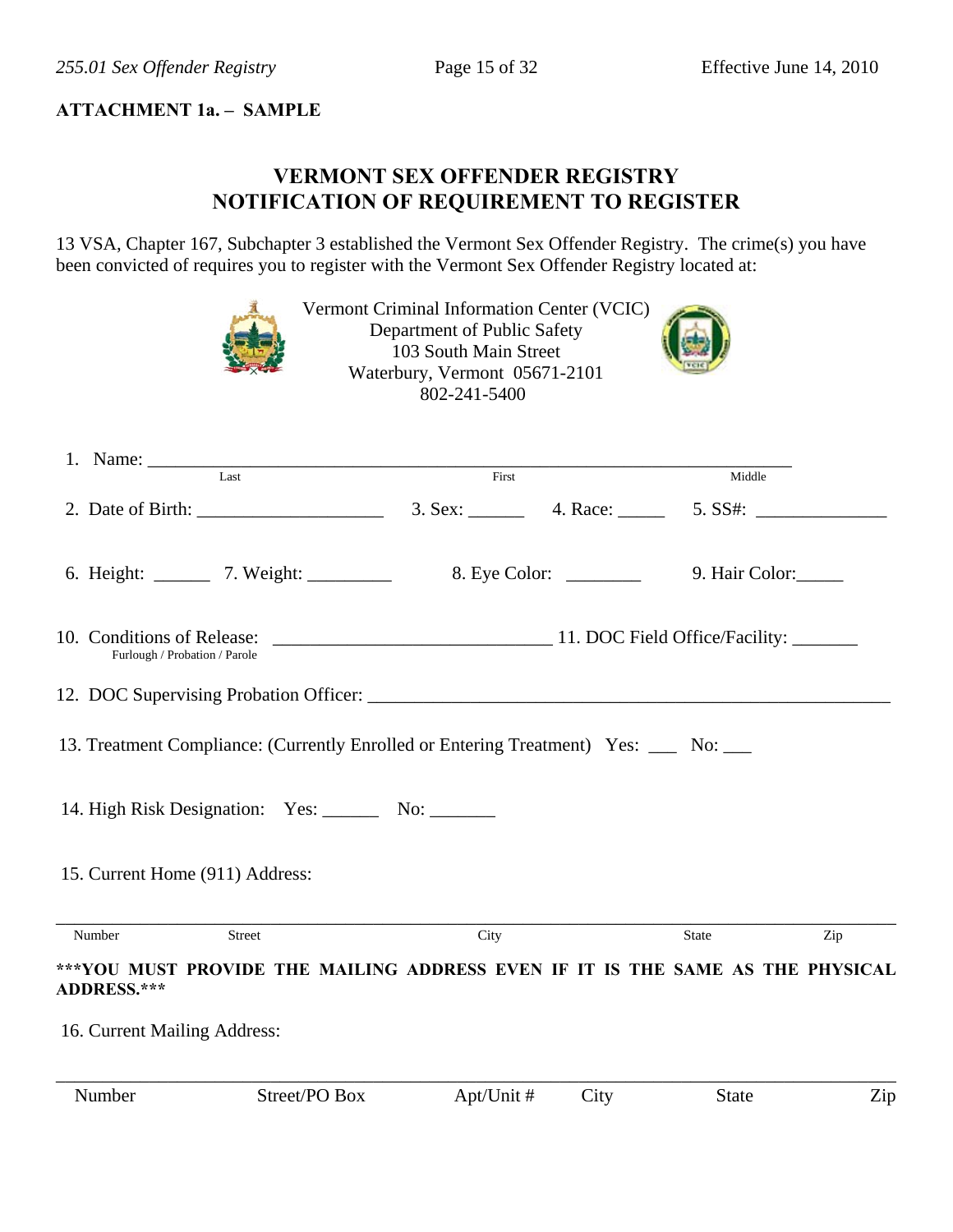17. Telephone #: \_\_\_\_\_\_\_\_\_\_ 18. Are there persons under the age of 18 living with you? Yes: \_\_\_ No: \_\_\_

\_\_\_\_\_\_\_\_\_\_\_\_\_\_\_\_\_\_\_\_\_\_\_\_\_\_\_\_\_\_\_\_\_\_\_\_\_\_\_\_\_\_\_\_\_\_\_\_\_\_\_\_\_\_\_\_\_\_\_\_\_\_\_\_\_\_\_\_\_\_\_\_\_\_\_\_\_\_\_\_\_\_\_\_

\_\_\_\_\_\_\_\_\_\_\_\_\_\_\_\_\_\_\_\_\_\_\_\_\_\_\_\_\_\_\_\_\_\_\_\_\_\_\_\_\_\_\_\_\_\_\_\_\_\_\_\_\_\_\_\_\_\_\_\_\_\_\_\_\_\_\_\_\_\_\_\_\_\_\_\_\_\_\_\_\_

\_\_\_\_\_\_\_\_\_\_\_\_\_\_\_\_\_\_\_\_\_\_\_\_\_\_\_\_\_\_\_\_\_\_\_\_\_\_\_\_\_\_\_\_\_\_\_\_\_\_\_\_\_\_\_\_\_\_\_\_\_\_\_\_\_\_\_\_\_\_\_\_

## 19. Current Employer:

Employer's Address:

20. Post - Secondary School (college):

School Address:

#### 21. Conviction Information**:**

# **\*\*\*YOU MUST PROVIDE THE AGE OF THE VICTIM(S).\*\*\***

\_\_\_\_\_\_\_\_\_\_\_\_\_\_\_\_\_\_\_\_\_\_\_\_\_\_\_\_\_\_\_\_\_\_\_\_\_\_\_\_\_\_\_\_\_\_\_\_\_\_\_\_\_\_\_\_\_\_\_\_\_\_\_\_\_\_\_\_\_\_\_\_\_\_\_\_\_\_\_\_\_\_\_\_\_

| Docket# | Date of Conviction                                                                  | Offense                                                                                                                        | Sentence | Age/Gender of Victim |
|---------|-------------------------------------------------------------------------------------|--------------------------------------------------------------------------------------------------------------------------------|----------|----------------------|
|         |                                                                                     |                                                                                                                                |          |                      |
| Docket# | Date of Conviction                                                                  | Offense                                                                                                                        | Sentence | Age/Gender of Victim |
| Docket# | Date of Conviction                                                                  | Offense                                                                                                                        | Sentence | Age/Gender of Victim |
| Docket# | Date of Conviction                                                                  | Offense                                                                                                                        | Sentence | Age/Gender of Victim |
|         | 22. Any victims under 13 yrs old? Yes: _______ No: ______                           |                                                                                                                                |          |                      |
|         | 23. Fingerprints/Photographs: Attached: ________ or Previously Submitted On: ______ |                                                                                                                                |          | By:                  |
|         |                                                                                     |                                                                                                                                |          | Agency               |
|         |                                                                                     | By law you must comply with the following requirements:<br>* Registrant's Initials signify understanding of each requirement.* |          |                      |

 **Registrant's Initials:**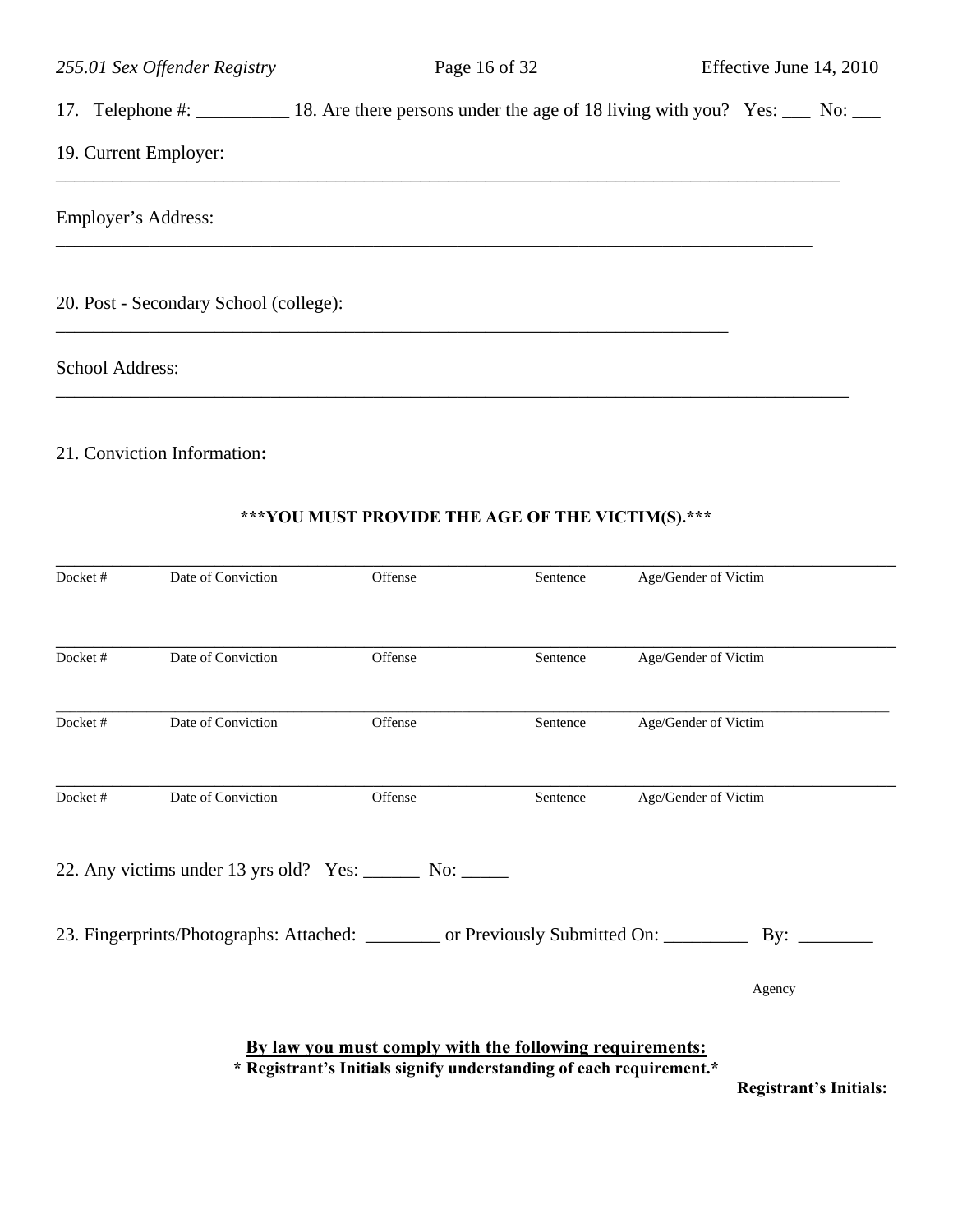□ 1. You must notify your Probation Officer within 24 hours of any change of address, employment information or any enrollment in any post-secondary educational institution for as long as you are being supervised by the Vermont Dept of Corrections.

#### I understand this requirement.

 $\Box$  2. If your employer requires you to work or volunteer at a college campus, you must provide the name of the post-secondary educational institution to the Registry. If you become employed or you attend a post-secondary educational institution in another state, while residing in Vermont, you must register with that state.

## I understand this requirement.

 $\Box$  3. If there is anyone in your residence under 18, or if someone under 18 moves into your residence, you must notify the Registry and/or your Probation officer within three (3) days.

## I understand this requirement.

□ 4. After you are discharged from supervision of the Department of Corrections you must notify VCIC of any changes to the information listed above in #'s 1, 2 and 3 within three (3) days.

# **I understand this requirement.** \_\_\_\_\_\_\_\_\_

 $\Box$  5. If you intend to move to another state, you must notify VCIC about your change of address within three (3) days.

You must contact the local law enforcement agency in the new state immediately to comply with their registry laws.

#### I understand this requirement.

 $\Box$  6. Within 10 days of your birth date, you will receive a form from VCIC verifying your current physical and mailing address, current employment information, and any enrollment in any post-secondary educational institution. You must complete the form and return it to VCIC within ten (10) days.

#### **I understand this requirement**. \_\_\_\_\_\_\_\_\_

 $\Box$  7. If your information is posted on the Internet, you must provide a new photograph every year at the time of your Address Verification requirement.

#### I understand this requirement.

 8. If you have been designated as a Violent Sexual Predator, you must verify your address every 90 days with the Registry.

## **I understand this requirement**. \_\_\_

 $\Box$  9. If you become Homeless, you must contact the Registry on a daily basis with your exact location. I understand this requirement.

 $\Box$  10. You must continue to comply with the requirements listed above for ten (10) years from the date you are discharged from supervision from the Department of Corrections. If you have been designated a Sexually Violent Predator, a Sexual Recidivist, have been convicted of a Sexually Violent Crime as described in 13 VSA Chapter 167, §5407, Subsection (f)1, 2 and 3, or have been designated as a noncompliant high-risk sex offender (13 VSA § 5411d), you must continue to comply with the requirements listed above for life.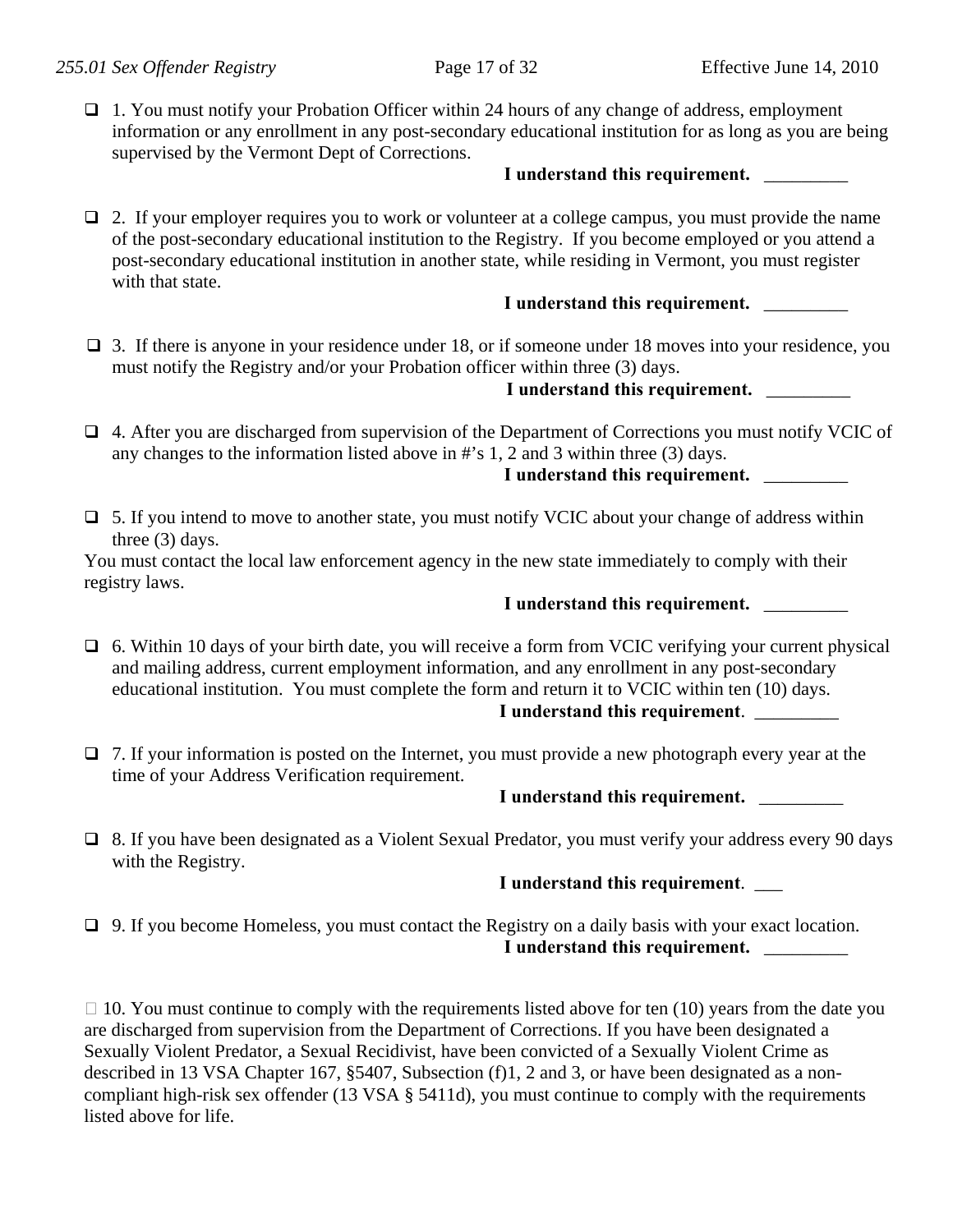#### **I understand this requirement.** \_\_\_\_\_\_\_\_\_

Failure to comply with any of the requirements indicated above is grounds for a warrant to be issued for your arrest. If you are convicted of failing to comply with the law, you could be imprisoned for not more than two (2) years and/or fined not more than \$1000. A second or subsequent offense could result in a sentence of imprisonment of not more than three (3) years and/or a fine of not more than \$5000.

**I understand the penalty of failing to comply with these requirements. \_\_\_\_\_\_\_\_\_\_\_\_\_\_** Registrant's Initials

 **I have read and understand the above requirements of the Vermont Sex Offender Registry.** 

| REGISTRANT'S NAME (PRINT) | <b>REGISTRANT'S SIGNATURE</b> | <b>DATE</b> |
|---------------------------|-------------------------------|-------------|
| WITNESS NAME (PRINT)      | WITNESS SIGNATURE             | <b>DATE</b> |

# **CHECK HERE IF REGISTRANT REFUSED TO INITIAL OR SIGN THIS NOTIFICATION:** \_\_\_\_\_\_

*Cc: Sex Offender file, sex offender* 

*Revised 5.06.10*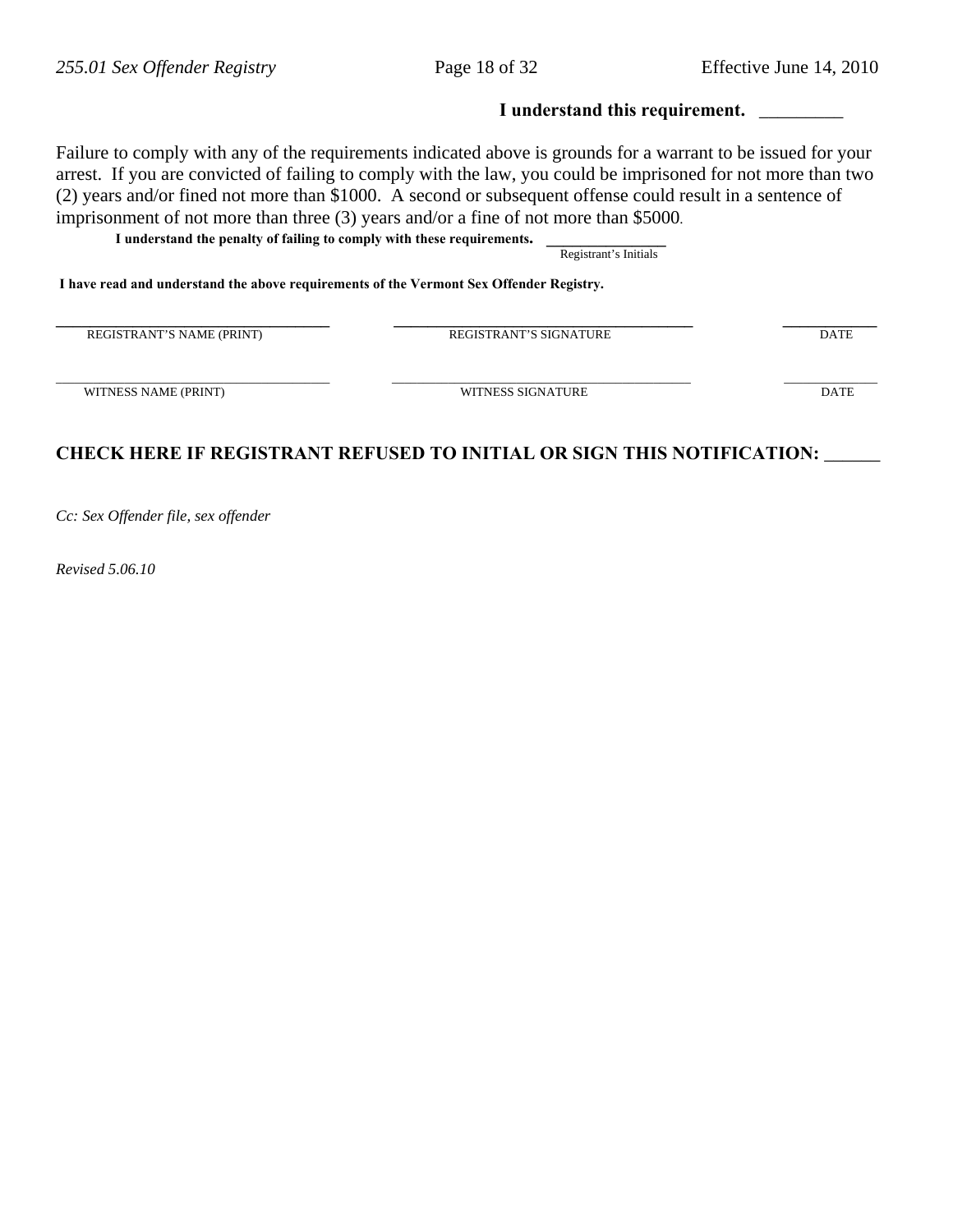## **ATTACHMENT 1b. - SAMPLE**

# **VERMONT SEX OFFENDER REGISTRY NOTIFICATION OF REQUIREMENT TO REGISTER Registrants Convicted In a State or Jurisdiction Other Than Vermont**

13 VSA, Chapter 167, Subchapter 3 established the Vermont Sex Offender Registry. The crime(s) you have been convicted of require(s) you to register with the Vermont Sex Offender Registry located at:

|                                                                                                         |                          | Vermont Criminal Information Center (VCIC)<br>Department of Public Safety<br>103 South Main Street<br>Waterbury, Vermont 05671-2101<br>802-241-5400 |        |       |     |
|---------------------------------------------------------------------------------------------------------|--------------------------|-----------------------------------------------------------------------------------------------------------------------------------------------------|--------|-------|-----|
| 1. Name:                                                                                                |                          |                                                                                                                                                     |        |       |     |
| Last                                                                                                    | $\overline{First}$       |                                                                                                                                                     | Middle |       |     |
|                                                                                                         |                          |                                                                                                                                                     |        |       |     |
|                                                                                                         |                          |                                                                                                                                                     |        |       |     |
| 10. Current Home (911) Address:                                                                         |                          |                                                                                                                                                     |        |       |     |
| Number<br>***YOU MUST PROVIDE THE MAILING ADDRESS EVEN IF IT IS THE SAME AS THE PHYSICAL<br>ADDRESS.*** | Street                   |                                                                                                                                                     | City   | State | Zip |
| 11. Current Mailing Address:                                                                            |                          |                                                                                                                                                     |        |       |     |
| Number                                                                                                  | Street/PO Box Apt/Unit # |                                                                                                                                                     | City   | State | Zip |
| 12. Telephone #: $\_$                                                                                   |                          |                                                                                                                                                     |        |       |     |
| 13. Are there persons under the age of 18 living with you? Yes: _____ No: _____                         |                          |                                                                                                                                                     |        |       |     |
| 14. Current Employer:                                                                                   |                          |                                                                                                                                                     |        |       |     |
| Employer's Address:                                                                                     |                          |                                                                                                                                                     |        |       |     |
| 15. Post - Secondary School (college):                                                                  |                          |                                                                                                                                                     |        |       |     |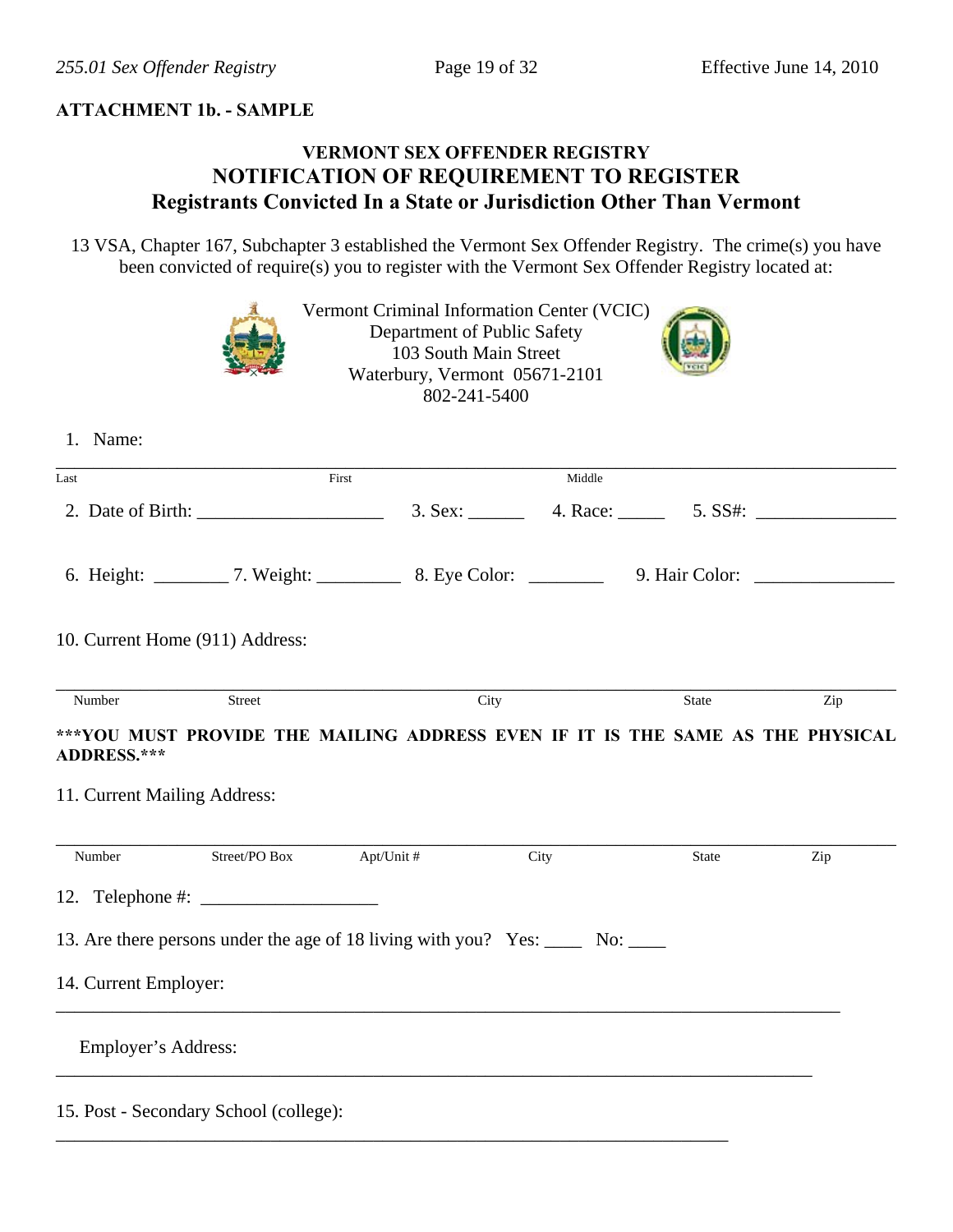School Address:

#### 16. Conviction Information**: \*\*\*YOU MUST PROVIDE THE AGE OF THE VICTIM(S).\*\*\***

\_\_\_\_\_\_\_\_\_\_\_\_\_\_\_\_\_\_\_\_\_\_\_\_\_\_\_\_\_\_\_\_\_\_\_\_\_\_\_\_\_\_\_\_\_\_\_\_\_\_\_\_\_\_\_\_\_\_\_\_\_\_\_\_\_\_\_\_\_\_\_\_\_\_\_\_\_\_\_\_\_\_\_\_\_

| Docket# | Date of Conviction                                                                      | Offense    | Sentence | Age/Gender of Victim     |
|---------|-----------------------------------------------------------------------------------------|------------|----------|--------------------------|
| Docket# | Date of Conviction                                                                      | Offense    | Sentence | Age/Gender of Victim     |
| Docket# | Date of Conviction                                                                      | Offense    | Sentence | Age/Gender of Victim     |
| Docket# | Date of Conviction                                                                      | Offense    | Sentence | Age/Gender of Victim     |
|         | 17. Any victims under 13 yrs old? Yes:                                                  | No: $\_\_$ |          |                          |
|         | 18. Fingerprints/Photographs: Attached: __________ or Previously Submitted On: ________ |            |          | $\mathbf{By:}$<br>Agency |

#### **By law you must comply with the following requirements: \* Registrant's Initials signify understanding of each requirement\***

 **Registrant's Initials:** 

- $\Box$  1. You must notify the Registry within (three) 3 days of any change of address, employment information, or any enrollment in any post-secondary educational institution for as long as you are being supervised by the Vermont Dept of Corrections. **I understand this requirement.**
- $\Box$  2. If your employer requires you to work or volunteer at a college campus, you must provide the name of the post-secondary educational institution to the Registry. If you become employed or you attend a post-secondary educational institution in another state, while residing in Vermont, you must register with that state.

I understand this requirement.

 $\Box$  3. If there is anyone in your residence under 18, or if someone under 18 moves into your residence, you must notify the Registry within three (3) days.

#### **I understand this requirement**. \_\_\_\_\_\_\_\_\_

 $\Box$  4. If you intend to move to another state, you must notify VCIC about your change of address within three (3) days.

You must contact the local law enforcement agency in the new state immediately to comply with their registry laws.

I understand this requirement.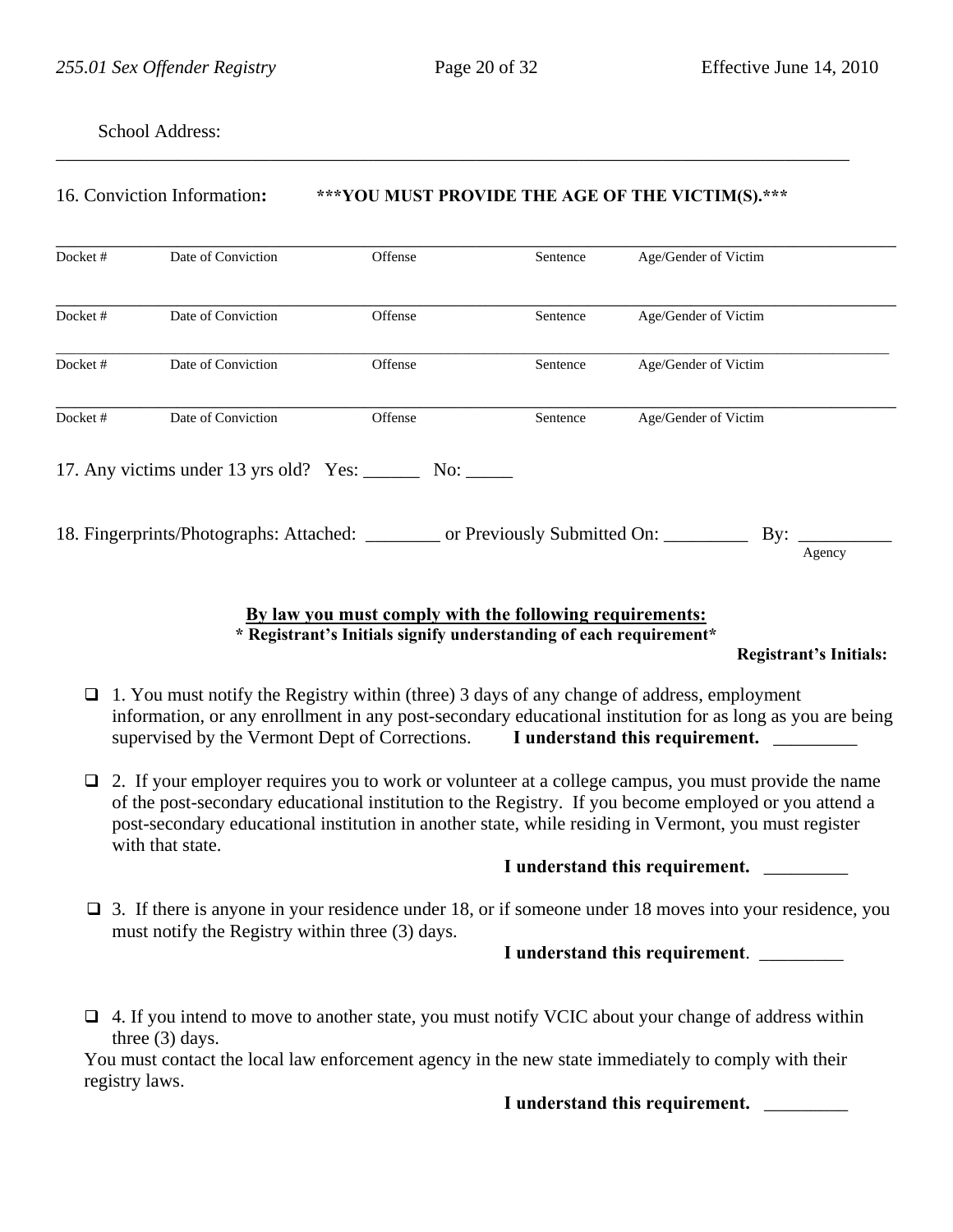- 5. Within ten (10) days of your birth date, you will receive a form from VCIC verifying your current physical and mailing address, current employment information, and any enrollment in any postsecondary educational institution. You must complete the form and return it to VCIC within ten (10) days. **I** understand this requirement.
- $\Box$  6. If your information is posted on the Internet, you must provide a new photograph every year at the time of your Address Verification requirement. **I understand this requirement.** \_\_\_\_\_\_\_\_
- □ 7. If you have been designated as a Violent Sexual Predator, you must verify your address every 90 days with the Registry. **I** understand this requirement.
- $\Box$  8. If you become Homeless, you must contact the Registry on a daily basis with your exact location. I understand this requirement.
- $\Box$  9. You must continue to comply with the requirements listed above for ten (10) years from the date you are discharged from supervision from the Department of Corrections. If you have been designated a Sexually Violent Predator, a Sexual Recidivist, or have been convicted of a Sexually Violent Crime as described in 13 VSA Chapter 167, § 5407, Subsection (f), 1, 2 and 3; have been designated as a noncompliant high-risk sex offender (13 VSA § 5411d); or if you are convicted of a subsequent registerable offense while residing in the state of Vermont, you must continue to comply with the requirements listed above for life. **I** understand this requirement.

Failure to comply with any of the requirements indicated above is grounds for a warrant to be issued for your arrest. If you are convicted of failing to comply with the law, you could be imprisoned for not more than two (2) years and/or fined not more than \$1000. A second or subsequent offense could result in a sentence of imprisonment of not more than three (3) years and/or a fine of not more than \$5000.

I understand the penalty of failing to comply with these requirements.

Registrant's Initials

## **I have read and understand the above requirements of the Vermont Sex Offender Registry.**

| REGISTRANT'S NAME (PRINT) | REGISTRANT'S SIGNATURE | <b>DATE</b> |
|---------------------------|------------------------|-------------|
| WITNESS NAME (PRINT)      | WITNESS SIGNATURE      | <b>DATE</b> |

# **CHECK HERE IF REGISTRANT REFUSED TO INITIAL OR SIGN THIS NOTIFICATION:** \_\_\_\_\_\_

*Cc: Sex Offender file, sex offender* 

*New 5.06.10*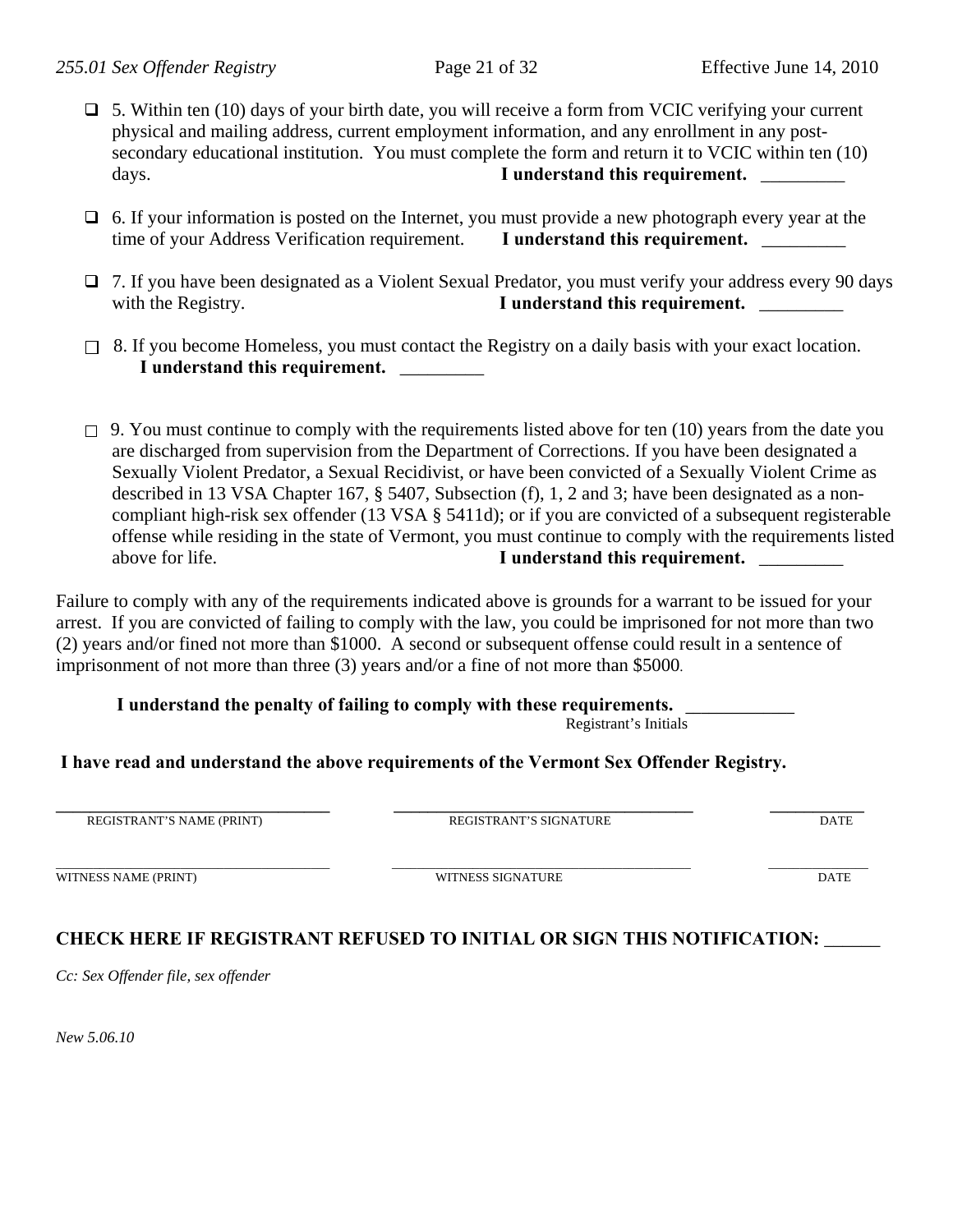#### **ATTACHMENT 2 – SAMPLE**

## **VERMONT SEX OFFENDER REGISTRY CHANGE OF ADDRESS \* EMPLOYMENT \* EDUCATION FORM (For registrants currently under supervision of the VT DOC)**

*This form is to be sent immediately to:* 

**Vermont Criminal Information Center, Department of Public Safety** 

**103 South Main Street, Waterbury, VT 05671-2101** 

**802-241-5400** 

*\*\*\*Registrants must report any change to information below to their PO within 24 hours of the change. DOC staff must report the change to VCIC within 24 hours of receipt of the change from the registrant.\*\*\** 

|                                                                            |                                 | Please be sure to fill out the entire form.  |  | $\mathit{DATE}\_$                                                                                   |
|----------------------------------------------------------------------------|---------------------------------|----------------------------------------------|--|-----------------------------------------------------------------------------------------------------|
|                                                                            |                                 |                                              |  |                                                                                                     |
|                                                                            |                                 |                                              |  |                                                                                                     |
| 4. Home Address: Number Street City                                        |                                 |                                              |  | Zip                                                                                                 |
|                                                                            |                                 |                                              |  |                                                                                                     |
|                                                                            |                                 | Physical address MUST include Street Number. |  |                                                                                                     |
| 5. Mailing Address:                                                        |                                 |                                              |  | (YOU MUST PROVIDE THE MAILING ADDRESS EVEN IF IT IS THE SAME AS THE PHYSICAL ADDRESS.)              |
| 6. ****** a. SEX OFFENDER HAS BEEN RE-INCARCERATED Date____________ ****** |                                 |                                              |  |                                                                                                     |
|                                                                            | (Circle a. or b. if applicable) |                                              |  |                                                                                                     |
| ******b. HAS BEEN RELEASED FROM INCARCERATION Date_______________*******   |                                 |                                              |  |                                                                                                     |
|                                                                            |                                 |                                              |  |                                                                                                     |
| 8. Is anyone under 18 yrs old living with you? Yes_______ No_______        |                                 |                                              |  |                                                                                                     |
|                                                                            |                                 |                                              |  |                                                                                                     |
| <b>EMPLOYER / EMPLOYMENT INFORMATION</b>                                   |                                 |                                              |  |                                                                                                     |
|                                                                            |                                 |                                              |  | 9. Employer Name: 10. Employer Phone:                                                               |
|                                                                            |                                 |                                              |  |                                                                                                     |
| POST-SECONDARY EDUCATION INSTITUTION                                       |                                 |                                              |  |                                                                                                     |
|                                                                            |                                 |                                              |  |                                                                                                     |
|                                                                            |                                 |                                              |  |                                                                                                     |
|                                                                            |                                 |                                              |  |                                                                                                     |
|                                                                            |                                 |                                              |  | Supervising PO/Caseworker: ________________________________DOC Field Office/Facility: _____________ |
|                                                                            |                                 |                                              |  |                                                                                                     |
| Cc: Sex Offender file                                                      |                                 |                                              |  | <i>Revised 5.06.10</i>                                                                              |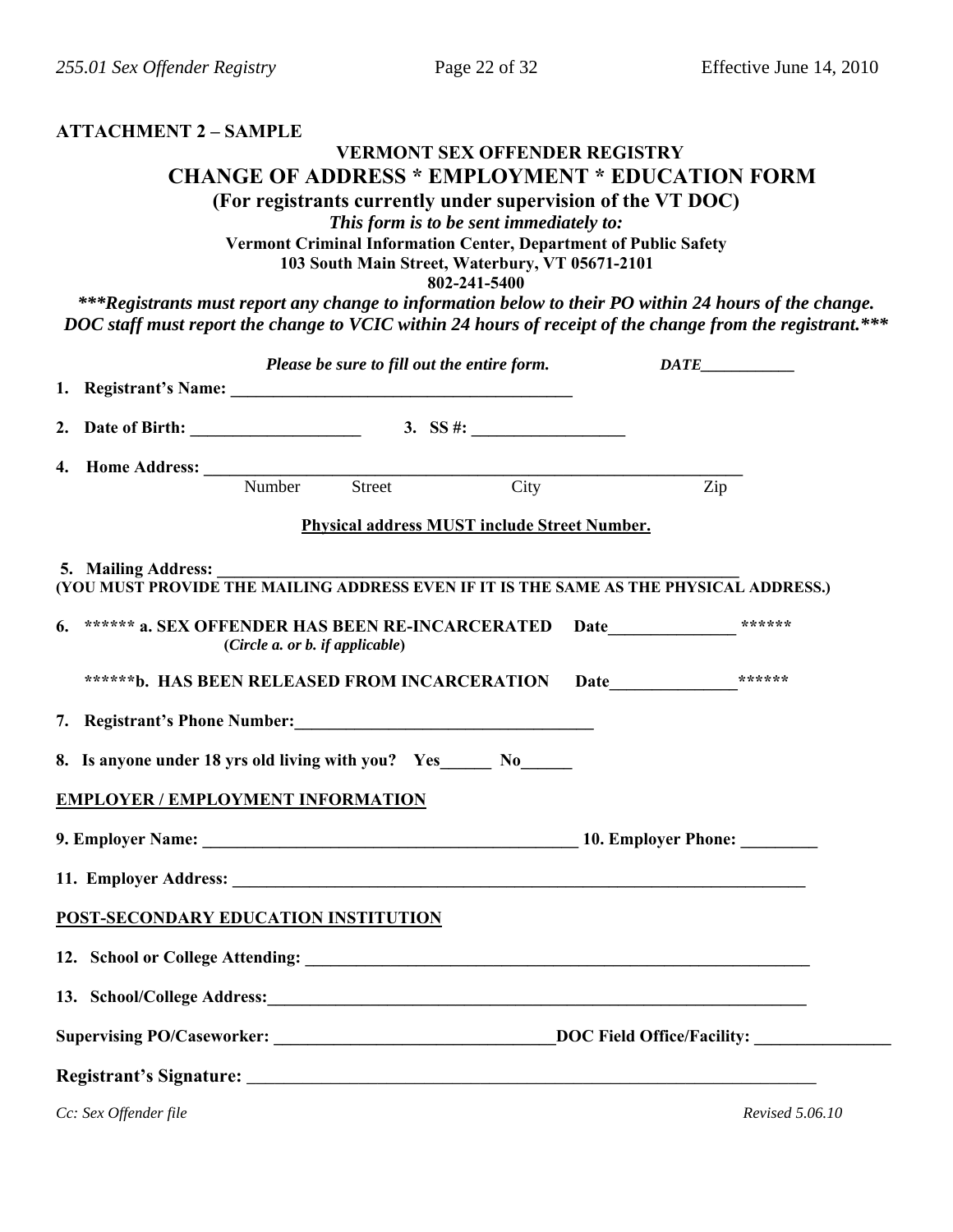#### ATTACHMENT 3 – SAMPLE

## **VERMONT SEX OFFENDER REGISTRY CHANGE OF TREATMENT \* SUPERVISION STATUS FORM**

|                                                               | This form is to be sent immediately to: | <b>Vermont Criminal Information Center</b><br><b>Department of Public Safety</b><br><b>103 South Main Street</b><br><b>Waterbury, VT 05671-2101</b><br>802-241-5400 |                                                                              |
|---------------------------------------------------------------|-----------------------------------------|---------------------------------------------------------------------------------------------------------------------------------------------------------------------|------------------------------------------------------------------------------|
|                                                               |                                         |                                                                                                                                                                     |                                                                              |
|                                                               |                                         |                                                                                                                                                                     |                                                                              |
|                                                               |                                         |                                                                                                                                                                     |                                                                              |
| 4. Home Address: Number Street City                           |                                         |                                                                                                                                                                     | $\mathsf{Zip}$                                                               |
|                                                               |                                         |                                                                                                                                                                     |                                                                              |
| 7. Is anyone under 18 years old living with you? Yes: No: No: |                                         | <b>ADDRESS.)</b>                                                                                                                                                    | (YOU MUST PROVIDE THE MAILING ADDRESS EVEN IF IT IS THE SAME AS THE PHYSICAL |
| <b>TREATMENT STATUS</b>                                       |                                         |                                                                                                                                                                     |                                                                              |
| <b>SUPERVISION STATUS</b>                                     |                                         | 8. Completed ________ Continuing*________ Non-Compliant**_____ (Check one.)                                                                                         |                                                                              |
| 9. Parole/Furlough Date of Expiration:                        |                                         |                                                                                                                                                                     |                                                                              |
|                                                               |                                         |                                                                                                                                                                     |                                                                              |
| 11. Sentence "Maxed Out": ______________                      |                                         |                                                                                                                                                                     |                                                                              |
|                                                               |                                         |                                                                                                                                                                     |                                                                              |
|                                                               |                                         | *Provide Registrant with Certification of Compliance with DOC-recommended Treatment                                                                                 |                                                                              |

**\*\* Attach** *DOC-Recommended Treatment Compliance & Non-Compliance Checklist* **to this Form**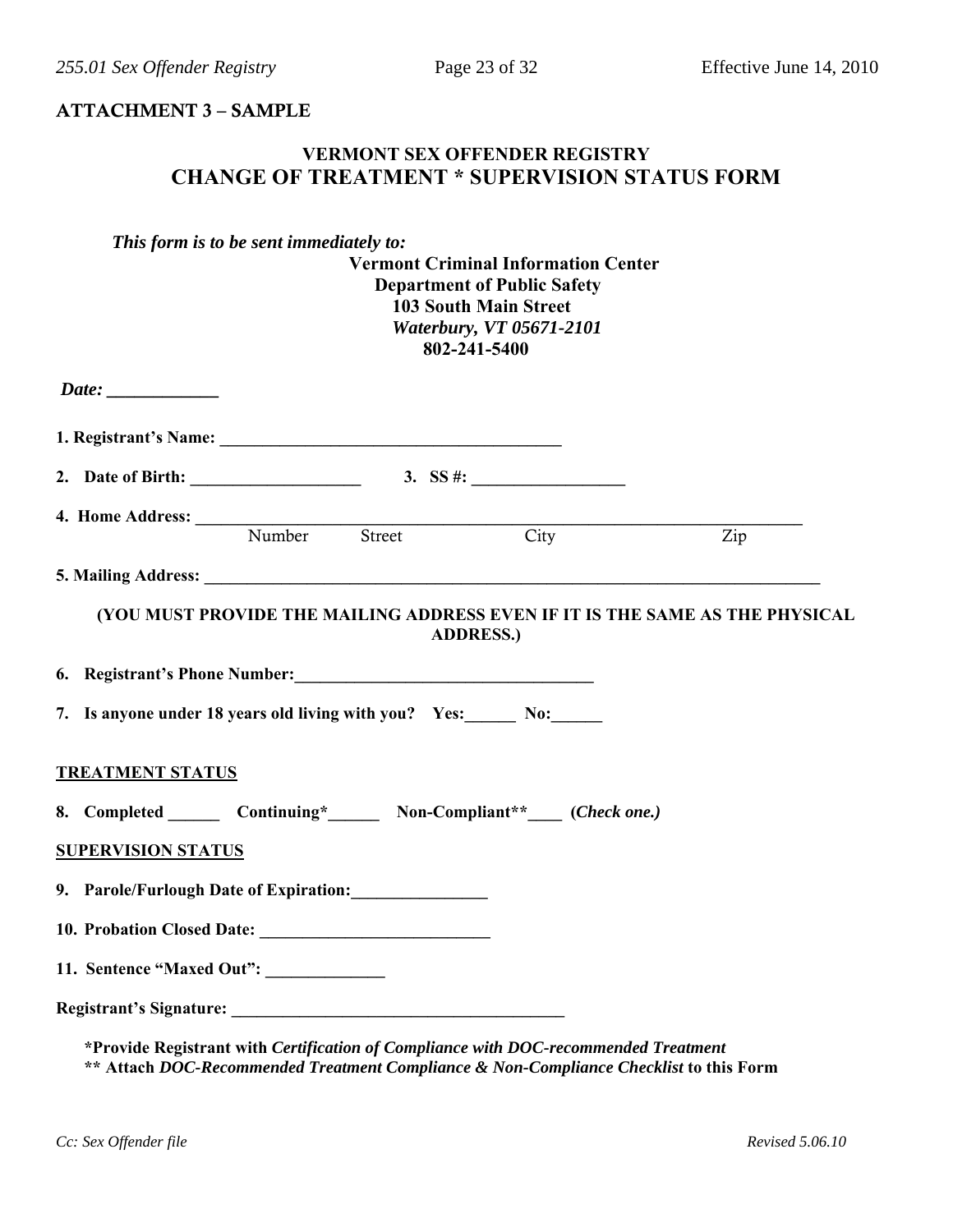# **ATTACHMENT 4 – SAMPLE**

# **DOC-RECOMMENDED TREATMENT COMPLIANCE AND NON-COMPLIANCE CHECKLIST**

| Conviction (Index Sex Offense) and Date of Conviction: __________________________                          |  |
|------------------------------------------------------------------------------------------------------------|--|
|                                                                                                            |  |
| <b>Offender is Incarcerated:</b>                                                                           |  |
| <b>In Compliance</b>                                                                                       |  |
| ______ Offender completed facility treatment and will be entering community-based treatment when released. |  |
| ______ Offender will be entering community-based treatment when released.                                  |  |
| <b>Not in Compliance</b>                                                                                   |  |
| ______ Offender entered, but withdrew from DOC-recommended treatment.                                      |  |
| ______ Offender entered, but was terminated from DOC-recommended treatment.                                |  |
| _____ Offender refused DOC-recommended treatment.                                                          |  |
| <b>Offender is under Community Supervision:</b>                                                            |  |
| <b>In Compliance</b>                                                                                       |  |
| Offender has completed DOC-recommended treatment.                                                          |  |
| Offender is in compliance with DOC-recommended treatment.                                                  |  |
| <b>Not in Compliance</b>                                                                                   |  |
| Offender is NOT in compliance with DOC-recommended treatment.                                              |  |
| Cc: Sex Offender file                                                                                      |  |
| Revised 5.06.10                                                                                            |  |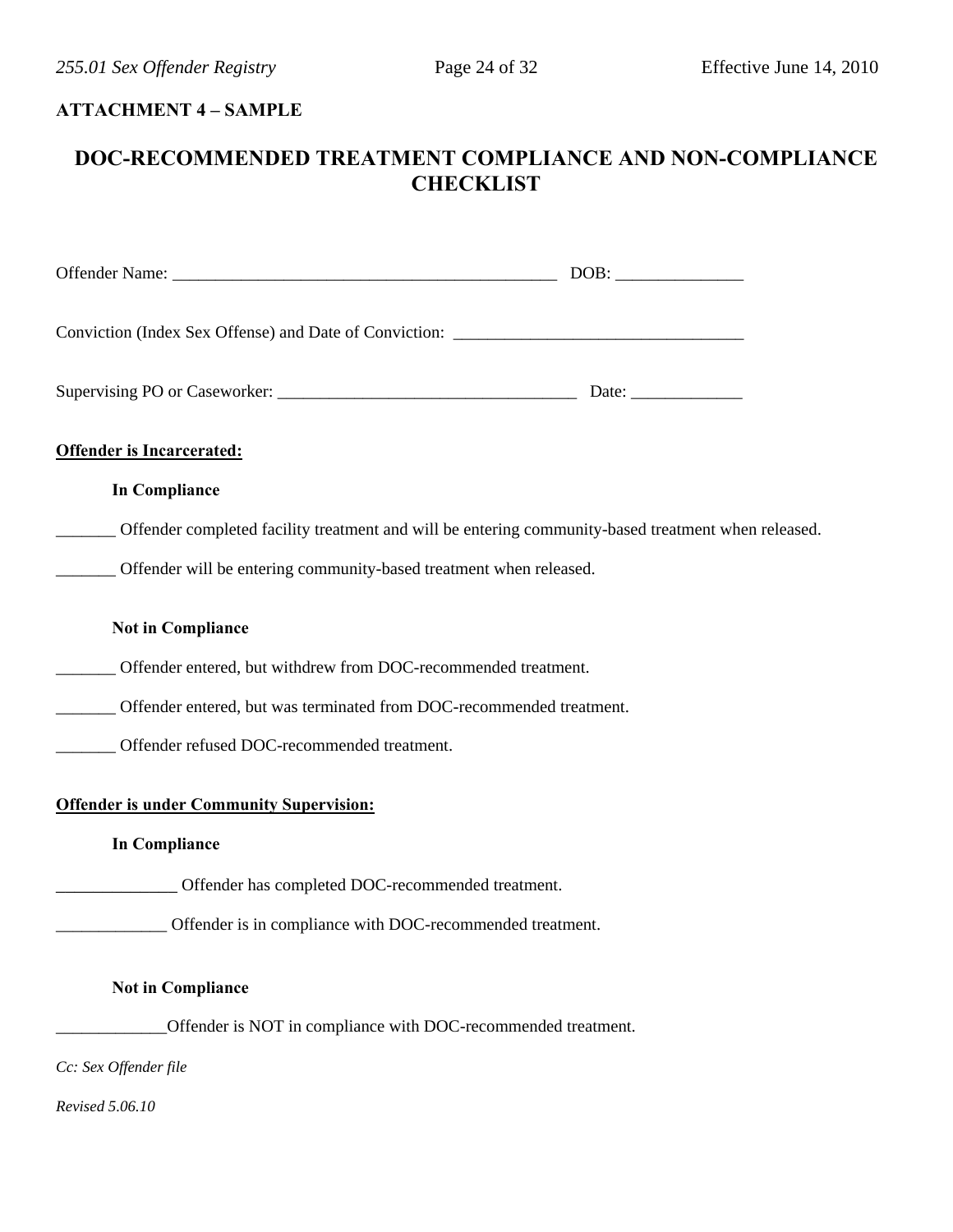## **ATTACHMENT 5 – SAMPLE**

# **SEX OFFENDER NOTICE OF NON-COMPLIANCE LETTER**

#### *(DOC letterhead)*

**Date:** 

## **Re: Notice of Non-Compliance with DOC-Recommended Treatment**

#### Dear Mr. XXXX:

 Pursuant to 13 V.S.A. § 5411a(a), the Department of Corrections is required, for purposes of the Sex Offender Internet Registry, to determine if a sex offender is not in compliance with DOC-recommended treatment. Those sex offenders determined by the Department of Corrections to not be in compliance will be identified on the Sex Offender Internet Registry.

You have been found to be in non-compliance because:

\_\_\_\_\_\_\_\_\_ You refused DOC-recommended treatment.

You entered DOC-recommended treatment, but withdrew prior to completion.

\_\_\_\_\_\_\_\_\_ You entered DOC-recommended treatment, but were terminated unsuccessfully.

If you are under supervision, you can come into compliance by successfully participating in a DOCrecommended treatment program for a minimum of twelve (12) consecutive months. To remain in compliance, you must then successfully complete the recommended program.

#### **OR**

If you are no longer under supervision, you can come into compliance by successfully completing a DOC-recommended treatment program. Upon completion, you must submit a letter of completion from your treatment provider to the Sex Offender Review Committee, 50 Cherry Street, Suite 101, Burlington, VT 05401. Only when the Sex Offender Review Committee has determined that you have successfully completed treatment will you be considered in compliance for purposes of the Sex Offender Internet Registry.

Pursuant to 13 V.S.A. § 5411a(a), you have the opportunity to appeal this determination to Superior Court.

Sincerely,

Probation Officer/Caseworker

 *(Delete the paragraph above that is not relevant to this offender.)* 

*Cc: Sex offender file*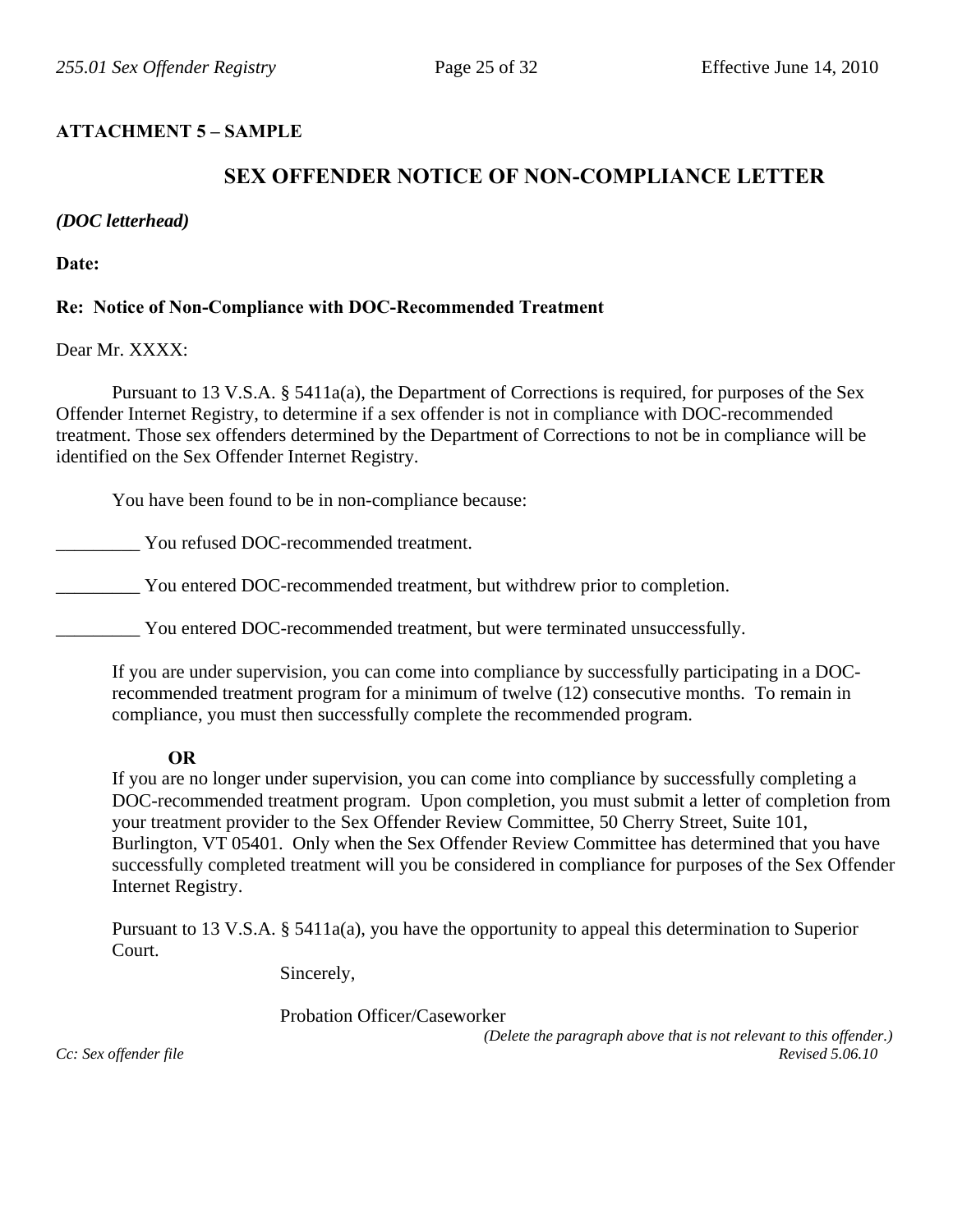## **ATTACHMENT 6 - SAMPLE**

# **CERTIFICATION OF COMPLIANCE WITH DOC-RECOMMENDED TREATMENT**

Dear Vermont Crime Information Center:

This letter is to certify that I:

(*print your name and date of birth*)

\_\_\_\_\_\_\_\_\_\_\_\_\_\_\_\_\_\_\_\_\_\_\_\_\_\_\_\_\_\_\_\_\_\_\_\_\_\_\_\_\_\_\_\_\_\_\_\_\_\_\_\_\_\_\_\_\_\_\_\_\_\_\_\_\_\_\_\_\_\_\_\_\_\_\_\_\_

entered sex offender treatment on \_\_\_\_\_\_\_\_\_\_\_\_\_\_\_\_\_\_\_ (*date*)

| with | <i>(name of treatment provider)</i> |
|------|-------------------------------------|
|------|-------------------------------------|

 $\overline{\phantom{a}}$  , and the contribution of the contribution of the contribution of the contribution of the contribution of the contribution of the contribution of the contribution of the contribution of the contribution of the

 $\overline{\phantom{a}}$  , and the contribution of the contribution of the contribution of the contribution of the contribution of the contribution of the contribution of the contribution of the contribution of the contribution of the

Below is the signature of my treatment provider certifying that I am currently in good standing in their program.

*Treatment Provider (print name) Telephone* 

| Treatment Provider (signature) | Date |
|--------------------------------|------|
|                                |      |

My signature below indicates my permission for Vermont Crime Information Center staff to contact my treatment provider to verify my compliance in their sex offender treatment program as of this date.

*Offender Signature* Date

\_\_\_\_\_\_\_\_\_\_\_\_\_\_\_\_\_\_\_\_\_\_\_\_\_\_\_\_\_\_ \_\_\_\_\_\_\_\_\_\_\_\_\_\_\_\_\_\_\_\_\_\_\_\_

**\*\* This form must be completed every month by you starting from the date of your parole or furlough expiration. It must be sent prior to the 1 month deadline to: Vermont Criminal Information Center (VCIC), 103 South Main Street, Waterbury, VT 05671-2101. If VCIC does not receive this completed form every month, you will be placed on the Internet Registry as being in non-compliance with treatment. You must submit this form every month until your treatment provider writes a letter to the Sex Offender Review Committee stating that you have completed treatment & the Committee accepts it.**  *I understand my above responsibility.* 

*Sex Offender Signature: \_\_\_\_\_\_\_\_\_\_\_\_\_\_\_\_\_\_\_\_\_\_\_\_ Caseworker/PO Signature: \_\_\_\_\_\_\_\_\_\_\_\_\_\_\_\_\_\_* 

| Date: |  |
|-------|--|
|       |  |

*Revised 5.06.10*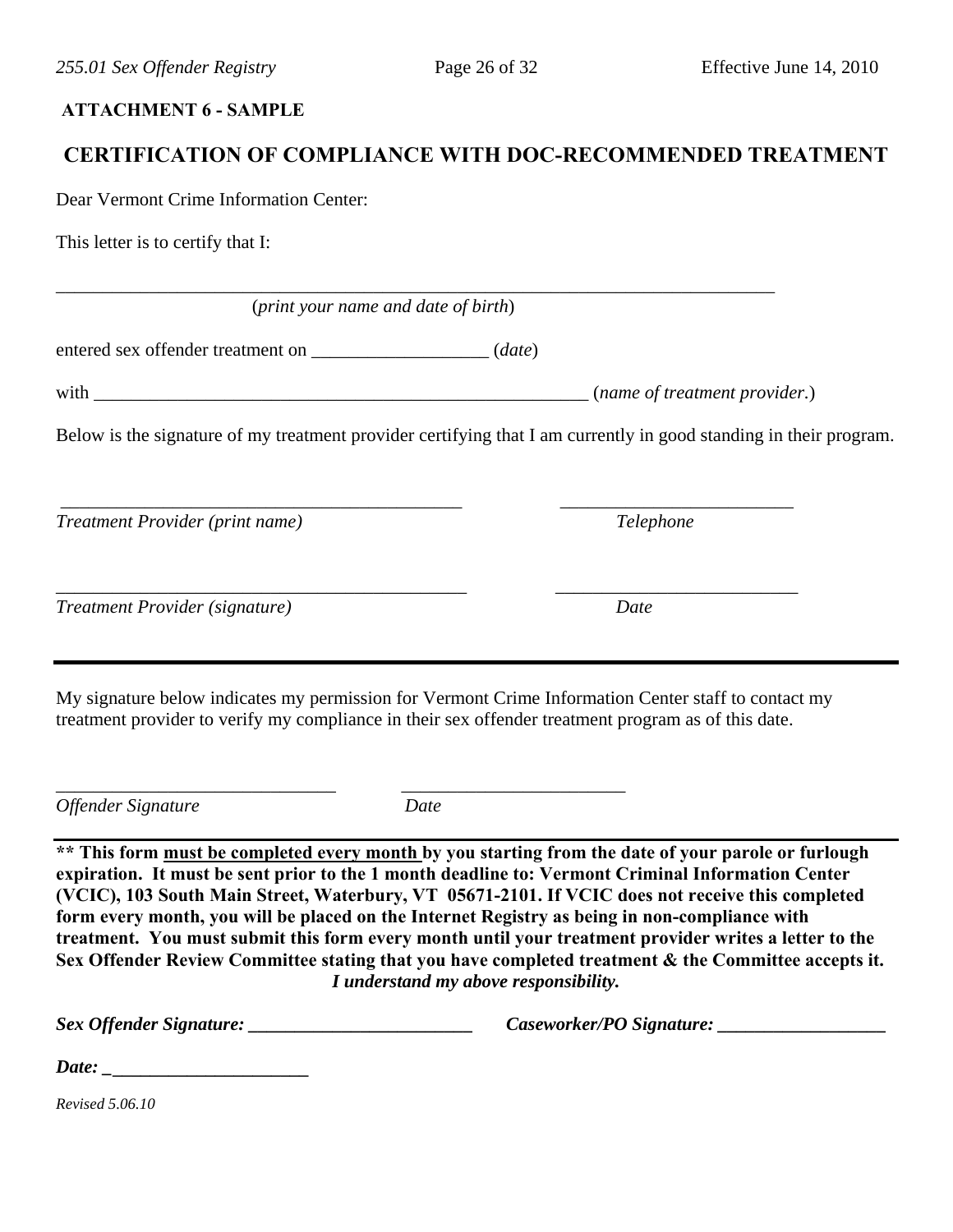## **ATTACHMENT 7 – SAMPLE VERMONT DEPARTMENT OF CORRECTIONS LAW ENFORCEMENT NOTIFICATION: DESIGNATED HIGH RISK SEX OFFENDER RELEASE FORM**

*(Insert Current Photos of Sex Offender, side and front.)* 

| Today's date:                                                     |                                                                            |                                       |                       |
|-------------------------------------------------------------------|----------------------------------------------------------------------------|---------------------------------------|-----------------------|
| <b>Offender Name:</b>                                             |                                                                            |                                       | DOB:                  |
| <b>Hair Color:</b>                                                | Weight:                                                                    | Height:                               |                       |
| Race:                                                             | <b>Eye Color:</b>                                                          | <b>Complexion:</b>                    |                       |
| <b>Place of Birth:</b>                                            |                                                                            |                                       |                       |
| Sex:                                                              | <b>Citizenship:</b>                                                        |                                       |                       |
| <b>Marital status:</b>                                            |                                                                            |                                       |                       |
| <b>Release Date:</b>                                              |                                                                            |                                       |                       |
| Offense(s):                                                       |                                                                            |                                       |                       |
| Docket $#(s)$ :                                                   |                                                                            |                                       |                       |
| Sentence:                                                         |                                                                            |                                       | <b>Sentence Date:</b> |
| <b>Supervision Status:</b><br>Furlough<br><b>Probation/Parole</b> | Served Maximum Sentence and will no longer be under DOC supervision        |                                       |                       |
| <b>Proposed Residence:</b>                                        |                                                                            |                                       |                       |
| <b>Family Contact:</b>                                            |                                                                            |                                       |                       |
|                                                                   | <b>For More Information Please Call:</b><br>(Insert local office contact.) |                                       |                       |
| Cc: Sex Offender file                                             |                                                                            | Internet Posting: www.dps.state.vt.us | Revised 5.06.10       |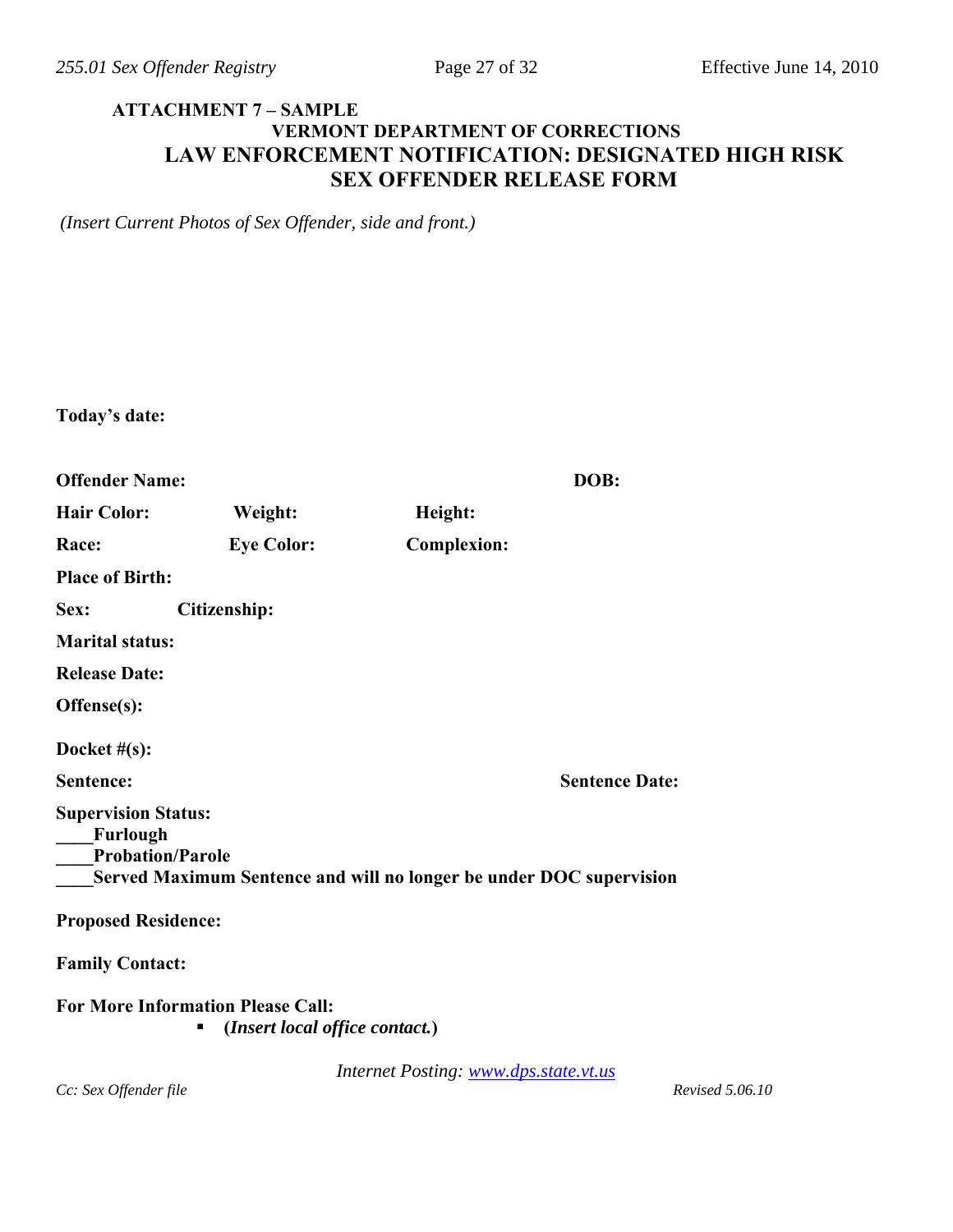# **VERMONT DEPARTMENT OF CORRECTIONS LAW ENFORCEMENT NOTIFICATION: DESIGNATED HIGH RISK SEX OFFENDER RELEASE FORM**

#### *\*\*CONFIDENTIAL: FOR LAW ENFORCEMENT & CITY/TOWN OFFICIALS ONLY\*\**

#### **Offender's Name:** DOB: **DOB: DOB: DOB: DOB: DOB: DOB: DOB: DOB: DOB: DOB: DOB: DOB: DOB: DOB: DOB: DOB: DOB: DOB: DOB: DOB: DOB: DOB: DOB: DOB: DOB: DOB: DOB: DOB: D**

#### **P&P Office**:

The Vermont Department of Corrections is providing this summary of information about  $\Box$ *(sex offender's name)*  to law enforcement agencies to assist them in preparing for his release on\_\_\_\_\_\_ from incarceration to a *(date)*  location in\_\_\_\_\_\_\_\_\_\_\_\_\_\_\_\_\_\_. Some of this information is protected by confidentiality laws, and the further *(town)*  dissemination of such information should not be done without advice from appropriate legal counsel.

## **Summary of Current Offense:**

## **Prior Convictions with Brief Summary:**

**Offense Patterns:** 

**Minimum Release Date:** 

**Maximum Release Date:** 

**Supervision History:** 

**Programming History:** 

## **Risk to Re-Offend:**

Compared to other incarcerated sex offenders, (*insert name*)'s risk to commit another sexual offense is considered to be in the (*insert risk level from VTPSA scores*), and his risk for general criminal recidivism is considered to be in the (*insert risk level from LSI-R score*). Based on his past history and self-report, if he were to sexually re-offend, his most likely victims would be (*insert his preferences, including age, gender, relationship, grooming patterns).*

*Cc: Sex Offender file* Revised 5.06.10 *Revised 5.06.10 Revised 5.06.10*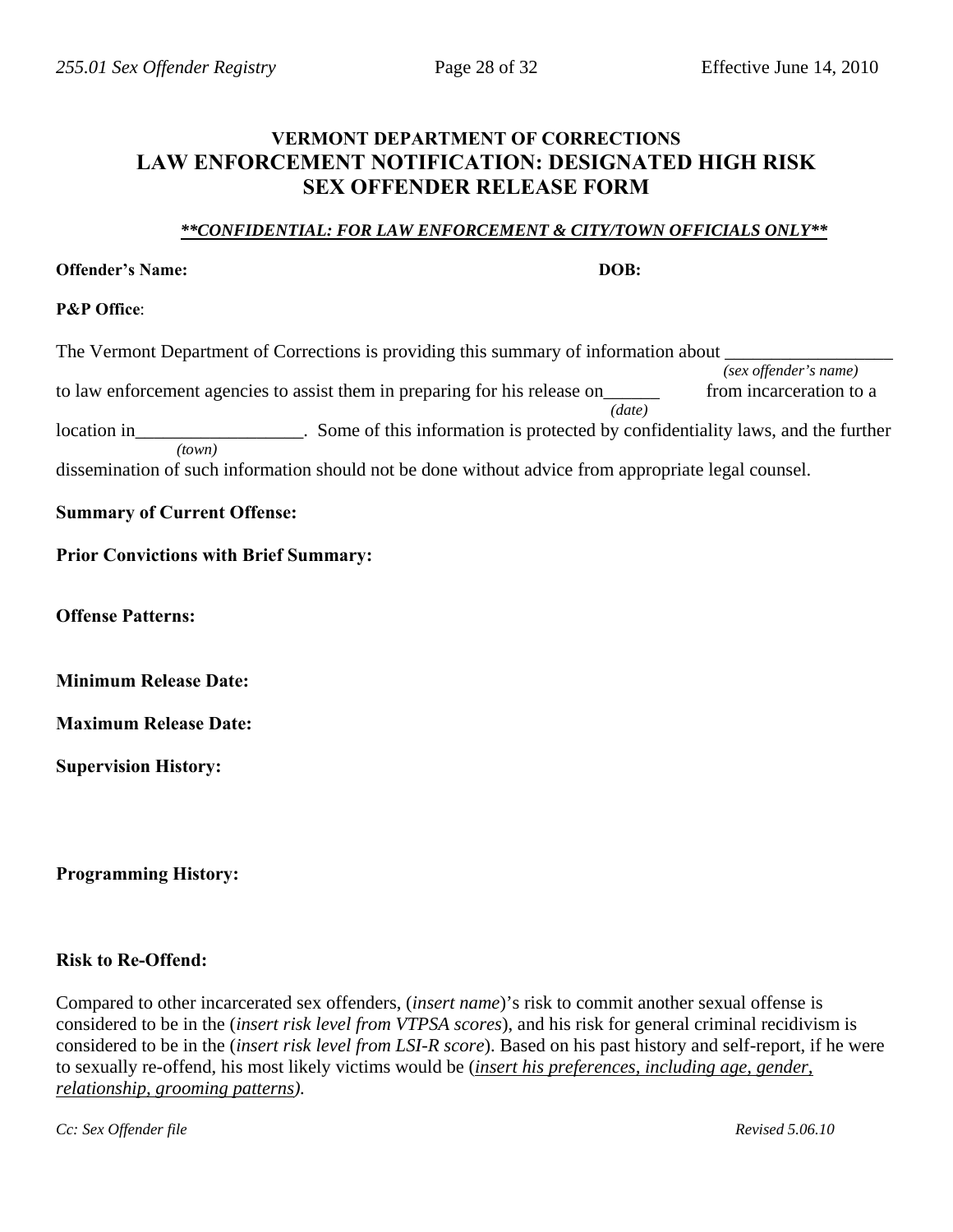#### **ATTACHMENT 8 - SAMPLE**

# **VERMONT DEPARTMENT OF CORRECTIONS LAW ENFORCEMENT NOTIFICATION: STANDARD SEX OFFENDER RELEASE FORM**

#### *CONFIDENTIAL: FOR LAW ENFORCEMENT AND CITY/TOWN OFFICIALS ONLY*

**To:** (*specific police agency)*

**From:** (*specific staff, phone # and office*)

#### **Date:**

This is to inform you of the release of sex offender \_\_\_\_\_\_\_\_\_\_\_\_\_\_\_\_\_\_\_\_\_\_\_\_\_\_\_\_\_\_\_\_\_\_\_\_\_\_\_\_\_\_\_\_\_\_\_

 (*Print name*) from \_\_\_\_\_\_\_\_\_\_\_\_\_\_\_\_\_\_\_\_\_\_\_\_\_\_\_\_\_\_\_\_\_\_\_\_\_to community supervision.

#### **DOB:**

**Address:** 

**Summary of current offense:** (*Very brief overview, couple of sentences*)

**Risk to Reoffend:** (*Sex offender risk level, potential victim(s), and circumstances*)

*(Insert Current Photos of Sex Offender, side and front, at the bottom here.)*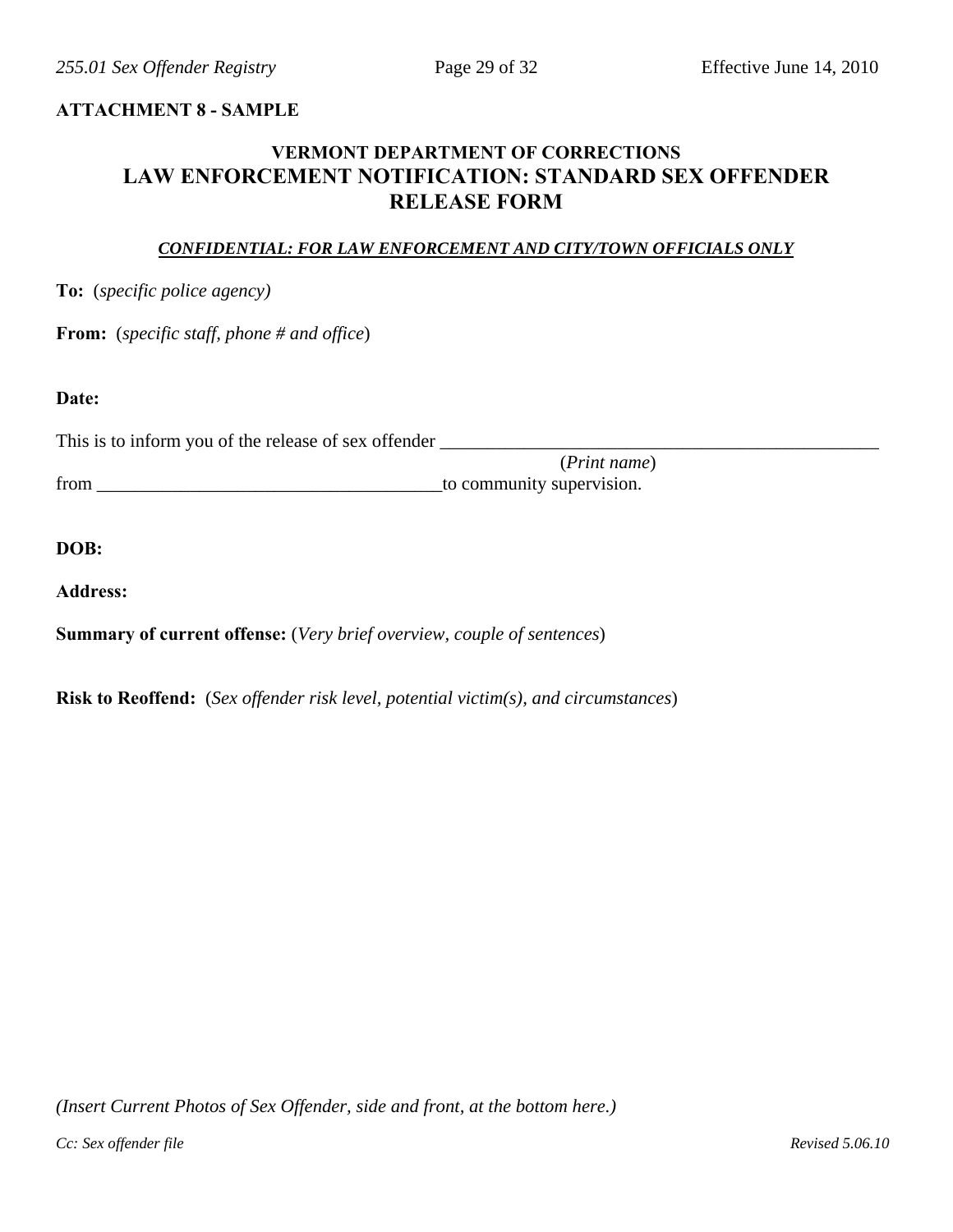## **ATTACHMENT 9 - SAMPLE VERMONT DEPARTMENT OF CORRECTIONS NOTICE FORM REGARDING NON-COMPLIANT DESIGNATED HIGH-RISK SEX OFFENDERS**

You have been designated a non-compliant high-risk sex offender, per statute. You have been convicted of at least one of the following sexual offenses:

- $\blacksquare$  lewd & lascivious conduct with a child:
- sexual assault;
- **aggregated sexual assault;**
- an attempt to commit any of the above; or
- a comparable offense in another jurisdiction of the United States.

As a non-compliant high-risk sex offender as designated by the Vermont Department of Corrections, it is necessary that you understand what is required of you before being released into the community and out of the custody of the Department. Pursuant to 13 V.S.A. § 5411d, as a non-compliant high-risk sex offender, you must:

(1) Report to the Department of Public Safety ("DPS") or your local police department as follows:

- (a) In person, within fifteen (15) business days from the date of release from the Department's supervision, and every 30 days thereafter;
- (b) Prior to any change of address, unless the change of address is unanticipated; then you must report within one (1) business day of the change of address;
- (c) Prior to enrollment in or separation from any post-secondary educational institution, unless the change in school status is unanticipated; then you must report within one (1) business day of the change; and
- (d) Within one (1) business day of any change of employment.
- (2) In addition to the Registry information already required (i.e., your name, date of birth, physical description, address, Social Security number, fingerprints, current photograph, current employment, and name and address of post-secondary education in which you are enrolled,) you must also provide DPS with the make, model, color, registration, and license plate number of any vehicle you operate, **prior** to operation.
- (3) Have your digital photograph updated annually (once a year), which will be arranged by DPS. Once you are requested by the DPS to report to have your photograph taken for the Internet Registry, you must reply to the request within 30 business days.
- (4) Allow the DPS to conduct periodic unannounced Registry compliance checks on you to verify the accuracy of Registry information. DPS may arrange to have these checks performed by local law enforcement as well.

\*\*\*\*\* It is important that you understand that if you violate any of these requirements, you shall be imprisoned for a **maximum term of life.** A sentence may be suspended in whole or in part, or you may be eligible for parole or release on conditional re-entry or furlough, provided you are subject to electronic monitoring using an active global position system, in addition to the Department's intensive supervision.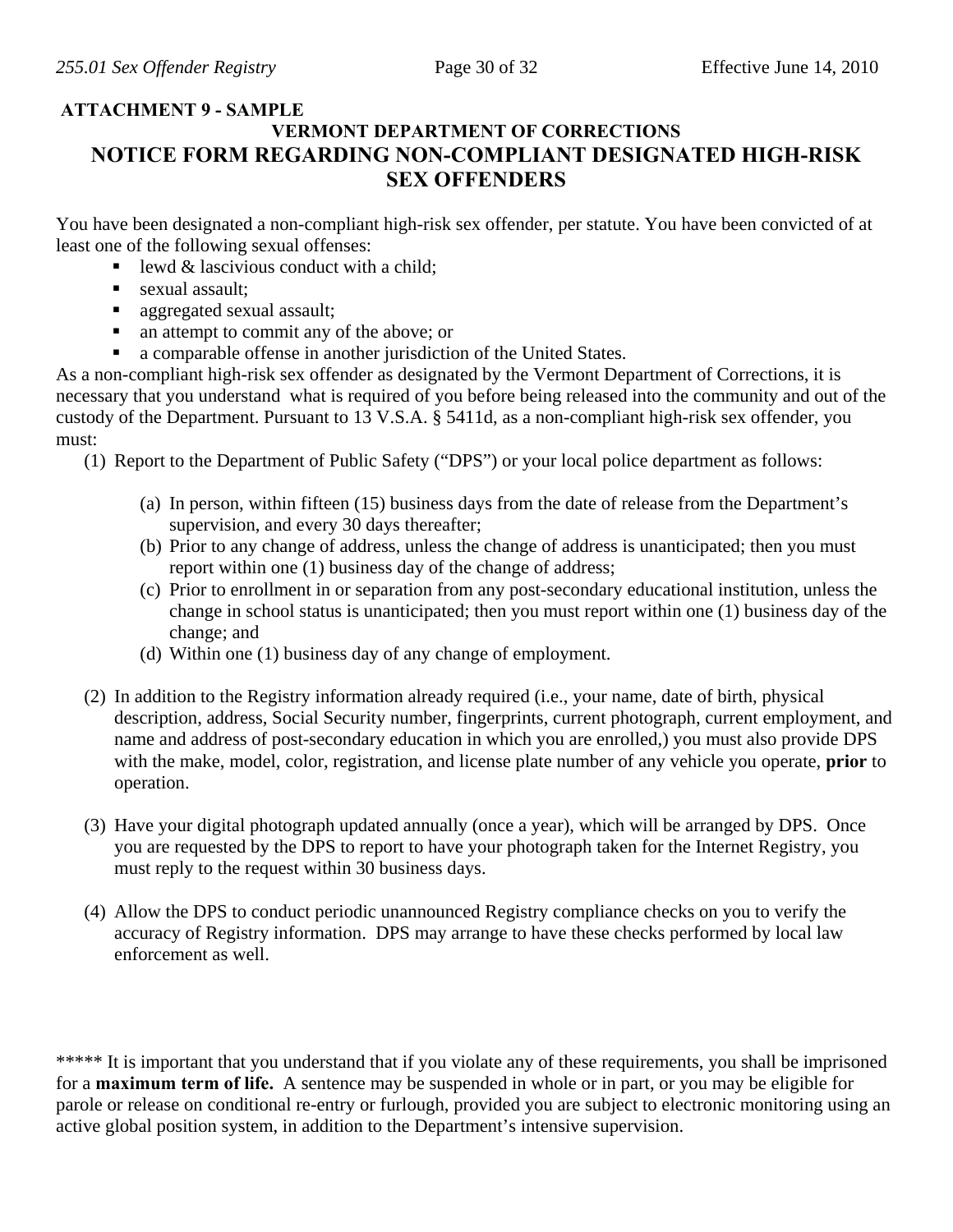\*\*\*\*\* Also, in any criminal proceeding for violating any of the Registry requirements for non-compliant highrisk sex offenders, you shall be prohibited from challenging your status as a non-compliant high-risk sex offender.

\*\*\*\*\* Further, you may petition the District Court to be relieved from heightened Registry requirements once every five (5) years from the date of designation (per 13 V.S.A. § 5411d (f)(1). However, you will have the burden of proving by a preponderance of the evidence that you:

- (1) No longer qualify as a high-risk offender as defined by 13 V.S.A. § 5401 and the rules adopted by the Department in accordance with 13 V.S.A. § 5411b; and
- (2) Have complied with and completed DOC-recommended treatment as provided by the Department's administrative directives/policies.

**I have read and received a copy of this notice form. I also understand that, as a non-compliant high-risk sex offender, in addition to the Sex Offender Internet Registry requirements, I must comply with the requirements described above. If I violate any of the requirements described above, I risk being imprisoned for a maximum term of life.** 

*\_\_\_\_\_\_\_\_\_\_\_\_\_\_\_\_\_\_\_\_\_\_\_\_\_\_\_\_\_\_\_\_\_\_\_\_\_\_\_\_\_\_\_\_\_\_\_\_\_\_\_\_\_\_\_\_\_\_\_\_\_\_\_\_\_ \_\_\_\_\_\_\_\_\_\_\_\_\_* 

\_\_\_\_\_\_\_\_\_\_\_\_\_\_\_\_\_\_\_\_\_\_\_\_\_\_\_\_\_\_\_\_\_\_\_\_\_\_\_\_\_\_\_\_\_\_\_\_\_\_\_\_\_\_\_\_\_\_\_\_

*\_\_\_\_\_\_\_\_\_\_\_\_\_\_\_\_\_\_\_\_\_\_\_\_\_\_\_\_\_\_\_\_\_\_\_\_\_\_\_\_\_\_\_\_\_\_\_\_\_\_\_\_\_\_\_\_\_\_\_\_\_\_\_\_* 

*Offender Printed Name* 

*Offender Signature* Date **Date** 

*Witness Printed Name* 

*Witness Signature* Date **Date** *Date Date Date* 

*\_\_\_\_\_\_\_\_\_\_\_\_\_\_\_\_\_\_\_\_\_\_\_\_\_\_\_\_\_\_\_\_\_\_\_\_\_\_\_\_\_\_\_\_\_\_\_\_\_\_\_\_\_\_\_\_\_\_\_\_\_\_\_ \_\_\_\_\_\_\_\_\_\_\_\_\_\_* 

*Cc: Sex offender file, sex offender*  $\blacksquare$  *Revised 5.06.10*  $\blacksquare$  *Revised 5.06.10*  $\blacksquare$